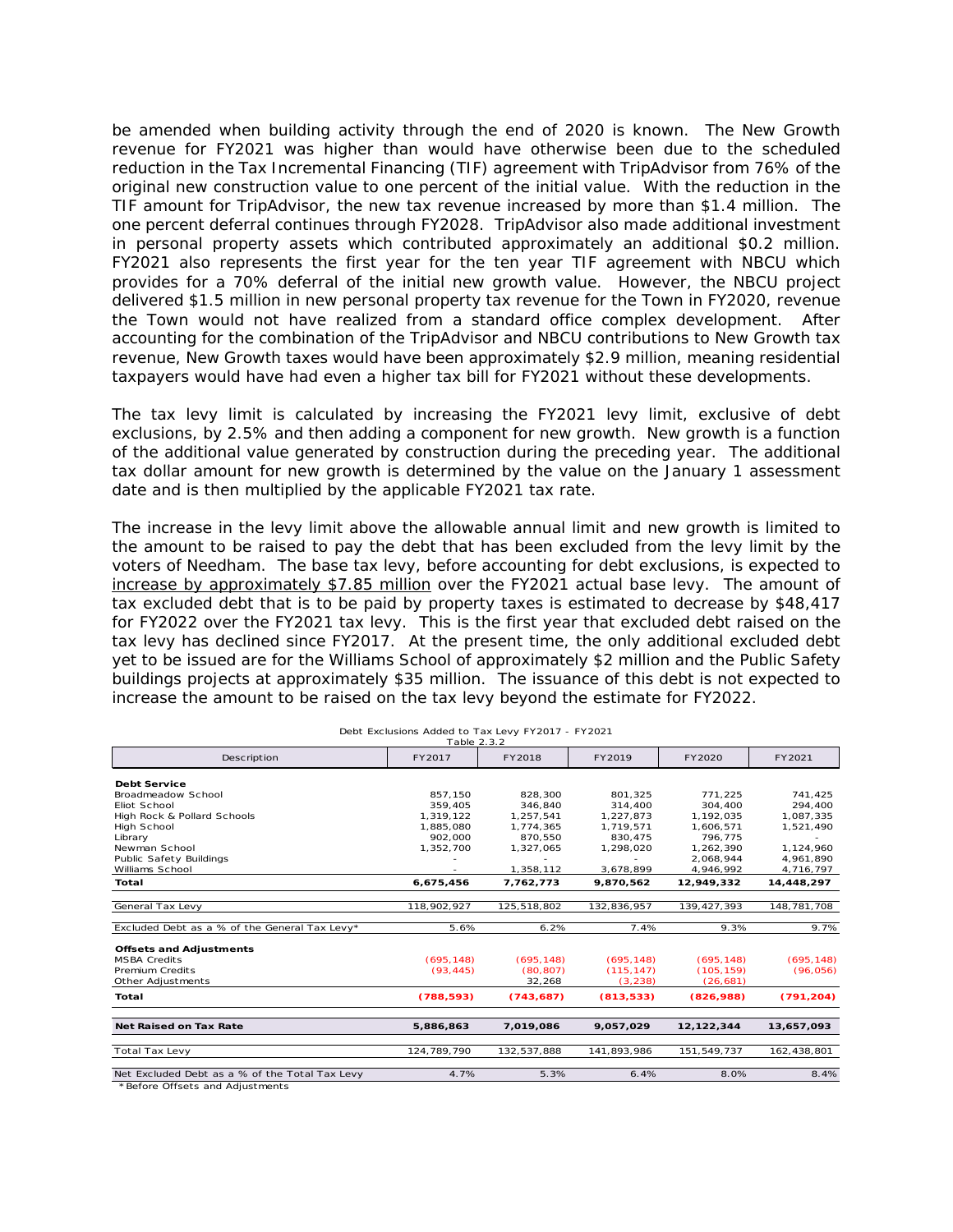Table 2.3.2 shows the annual debt service by project that was added to the tax levy for fiscal years 2017 through 2021. The table shows the percentage that the gross excluded debt would have increased the tax levy, and the percentage that the net excluded debt (the gross debt adjusted for offsets and adjustments) made up of the total tax levy. For FY2021, the total excluded debt service was \$14,448,297 which could have added 9.7% to the tax levy, but after accounting for the allowed adjustments, the actual amount added to the tax levy was \$13,657,093 which represented 8.4% of the total tax levy for the year.

The property tax that one pays is primarily influenced by three factors: 1) Town Meeting appropriations and other amounts that the Town is required to pay, 2) the property tax allocation between commercial and residential, and 3) property values (assessments). The real estate market in Needham has remained strong compared to other areas in the state and the nation. The actual New Growth Figure will not be finalized until the fall and cannot be incorporated in the tax recap until certified by the Massachusetts Department of Revenue.

|                                                                                                                                                                                                                                                                                                                                                                                                                                           | Fiscal Year 2021 Proposed Budget |                        |
|-------------------------------------------------------------------------------------------------------------------------------------------------------------------------------------------------------------------------------------------------------------------------------------------------------------------------------------------------------------------------------------------------------------------------------------------|----------------------------------|------------------------|
| Table 2.3.2 shows the annual debt service by project that w<br>years 2017 through 2021. The table shows the percenta<br>would have increased the tax levy, and the percentage that<br>debt adjusted for offsets and adjustments) made up of the<br>total excluded debt service was \$14,448,297 which could I<br>but after accounting for the allowed adjustments, the actu<br>was \$13,657,093 which represented 8.4% of the total tax I |                                  |                        |
| The property tax that one pays is primarily influenced by<br>appropriations and other amounts that the Town is requ<br>allocation between commercial and residential, and 3) pro<br>real estate market in Needham has remained strong compa<br>the nation. The actual New Growth Figure will not be fina<br>incorporated in the tax recap until certified by the Massach                                                                  |                                  |                        |
| Chart I                                                                                                                                                                                                                                                                                                                                                                                                                                   |                                  | <b>The</b><br><b>r</b> |
| <b>Average Single Family Home Tax Bill</b>                                                                                                                                                                                                                                                                                                                                                                                                |                                  | availab                |
| <b>Area Communities</b>                                                                                                                                                                                                                                                                                                                                                                                                                   |                                  | Revent                 |
| <b>Municipality</b>                                                                                                                                                                                                                                                                                                                                                                                                                       | FY2021                           | family<br>FY2021       |
| Weston                                                                                                                                                                                                                                                                                                                                                                                                                                    | \$21,648                         | \$12,98                |
| Wellesley                                                                                                                                                                                                                                                                                                                                                                                                                                 | \$16,284                         | averag                 |
| Lexington                                                                                                                                                                                                                                                                                                                                                                                                                                 | \$16,241                         | bill<br>in             |
| Belmont                                                                                                                                                                                                                                                                                                                                                                                                                                   | \$15,305                         | compa                  |
| Winchester                                                                                                                                                                                                                                                                                                                                                                                                                                | \$15,035                         | well o                 |
| Wayland                                                                                                                                                                                                                                                                                                                                                                                                                                   | \$14,818                         | \$6,375                |
| Newton                                                                                                                                                                                                                                                                                                                                                                                                                                    | \$13,386                         | <b>Norwo</b><br>group  |
| Needham                                                                                                                                                                                                                                                                                                                                                                                                                                   | \$12,989                         | This sl                |
| Westwood                                                                                                                                                                                                                                                                                                                                                                                                                                  | \$12,375                         | values                 |
| Bedford                                                                                                                                                                                                                                                                                                                                                                                                                                   | \$10,171                         | greate                 |
| Milton                                                                                                                                                                                                                                                                                                                                                                                                                                    | \$9,968                          | averag                 |
| Arlington                                                                                                                                                                                                                                                                                                                                                                                                                                 | \$9,405                          | commu                  |
| Natick                                                                                                                                                                                                                                                                                                                                                                                                                                    | \$8,699                          | FY2021                 |
| Walpole                                                                                                                                                                                                                                                                                                                                                                                                                                   | \$8,254                          | more                   |
| Dedham                                                                                                                                                                                                                                                                                                                                                                                                                                    | \$7,520                          | commu<br>averag        |
| Norwood                                                                                                                                                                                                                                                                                                                                                                                                                                   | \$5,567                          | Needha                 |
| Framingham*                                                                                                                                                                                                                                                                                                                                                                                                                               |                                  | from F                 |
|                                                                                                                                                                                                                                                                                                                                                                                                                                           |                                  | higher                 |
| Group Average (excluding Needham)                                                                                                                                                                                                                                                                                                                                                                                                         | \$12,312                         | for Ne                 |
|                                                                                                                                                                                                                                                                                                                                                                                                                                           |                                  | years i                |
| State-Wide Average<br><b>Source: DOR</b>                                                                                                                                                                                                                                                                                                                                                                                                  | \$6,375                          | for the<br>new de      |
|                                                                                                                                                                                                                                                                                                                                                                                                                                           |                                  | public:                |
| * The Average Tax Bill for the City of Framingham was<br>not available at the time this chart was produced.                                                                                                                                                                                                                                                                                                                               |                                  | (next p<br>the pe      |
| for the period of FY2012 to FY2021 in the Town of Needha<br>FY2021 could have been 7.1%, but with the increase<br>development a greater amount of the tax levy was able to                                                                                                                                                                                                                                                                |                                  |                        |
|                                                                                                                                                                                                                                                                                                                                                                                                                                           |                                  |                        |
|                                                                                                                                                                                                                                                                                                                                                                                                                                           | Section 2 - 4                    |                        |

The most current state-wide data available from the Department of Revenue shows that the average single family home (ASFH) property tax bill for FY2021 in the Town of Needham was \$12,989. This places Needham's average single family home property tax bill in the middle of 17 nearby or comparable communities (Chart I), but well over the state-wide average of \$6,375. Other than the Town of Norwood, all the communities in the group are above the state-wide average. This should not be unexpected as the values of homes in this area are much greater than in the state overall. The average tax bill of the identified communities (excluding Needham), for FY2021 was \$12,312 which is 4.2% more than the average of those communities in FY2020 (\$11,817). The average single family home tax bill in Needham for FY2021 increased by 5.8% from FY2020 (\$12,989 vs \$12,272). The higher than average increase in FY2021 for Needham in comparison to recent years was the additional debt incurred for the Williams School project and the new debt issued to finance the ongoing public safety buildings projects. Chart II (next page) shows the ASFH tax bill and the percent change from the prior year

for the period of FY2012 to FY2021 in the Town of Needham. The increase in the ASFH for FY2021 could have been 7.1%, but with the increased taxable value in commercial development a greater amount of the tax levy was able to be shifted to the business.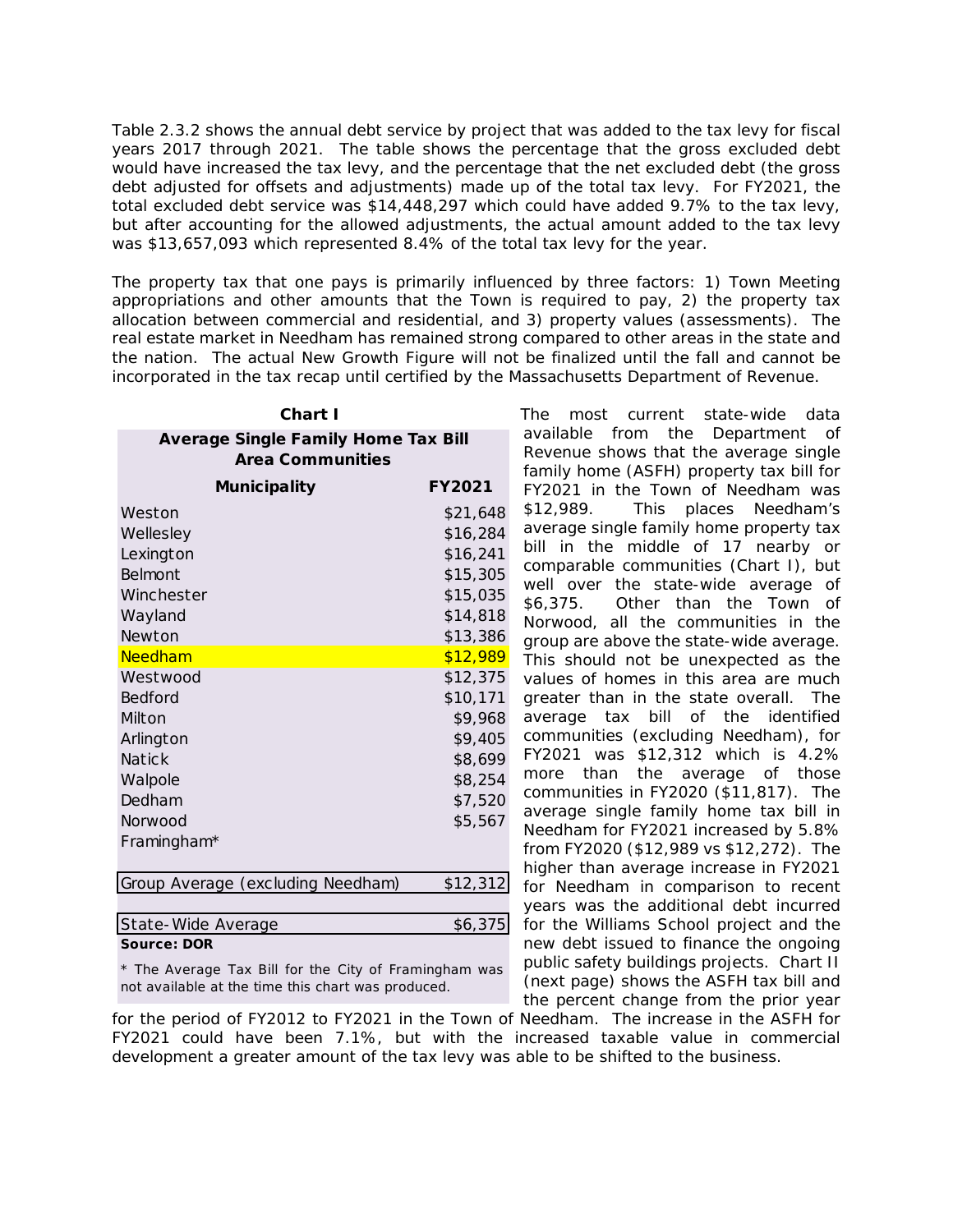

# **State Aid**

Most State aid, especially Cherry Sheet aid, is a function of the State budget. The Governor is not required to file his FY2022 state budget plan until the fourth Wednesday in January, which will be after the release and presentation of the Town Manager's Balanced Budget for FY2022. For the purposes of this estimate, we have assumed reductions for all State aid programs for FY2022 except Chapter 70. We have assumed a level dollar funding in Chapter 70 aid for Needham and a reduction of 12.5% in Unrestricted General Government Aid (UGGA). We have assumed no funding of all the other Cherry Sheet aid programs which the Town is scheduled to receive for FY2021. During the winter and spring months, the Legislature will review the Governor's budget proposal, and will release its own budget proposal. In past years, such changes to local aid have altered both the amount of aid and the method of distribution.

The Governor's budget is presented to the Legislature, and the House of Representatives reviews it. The House Ways and Means Committee will develop its own recommendations to present to the full House for debate and amendment. After the House adopts a budget plan, it is forwarded to the Senate for a similar process. After the Senate prepares and votes on its budget plan, the House and Senate conference by way of a committee to resolve any differences between the two budgets plans. A single budget document is then presented to the full body of the House and subsequently to the Senate for final debate and vote. The approved budget is then sent to the Governor for approval or veto. During this entire process, amendments are usually made which can alter the amount of aid the Town will actually receive.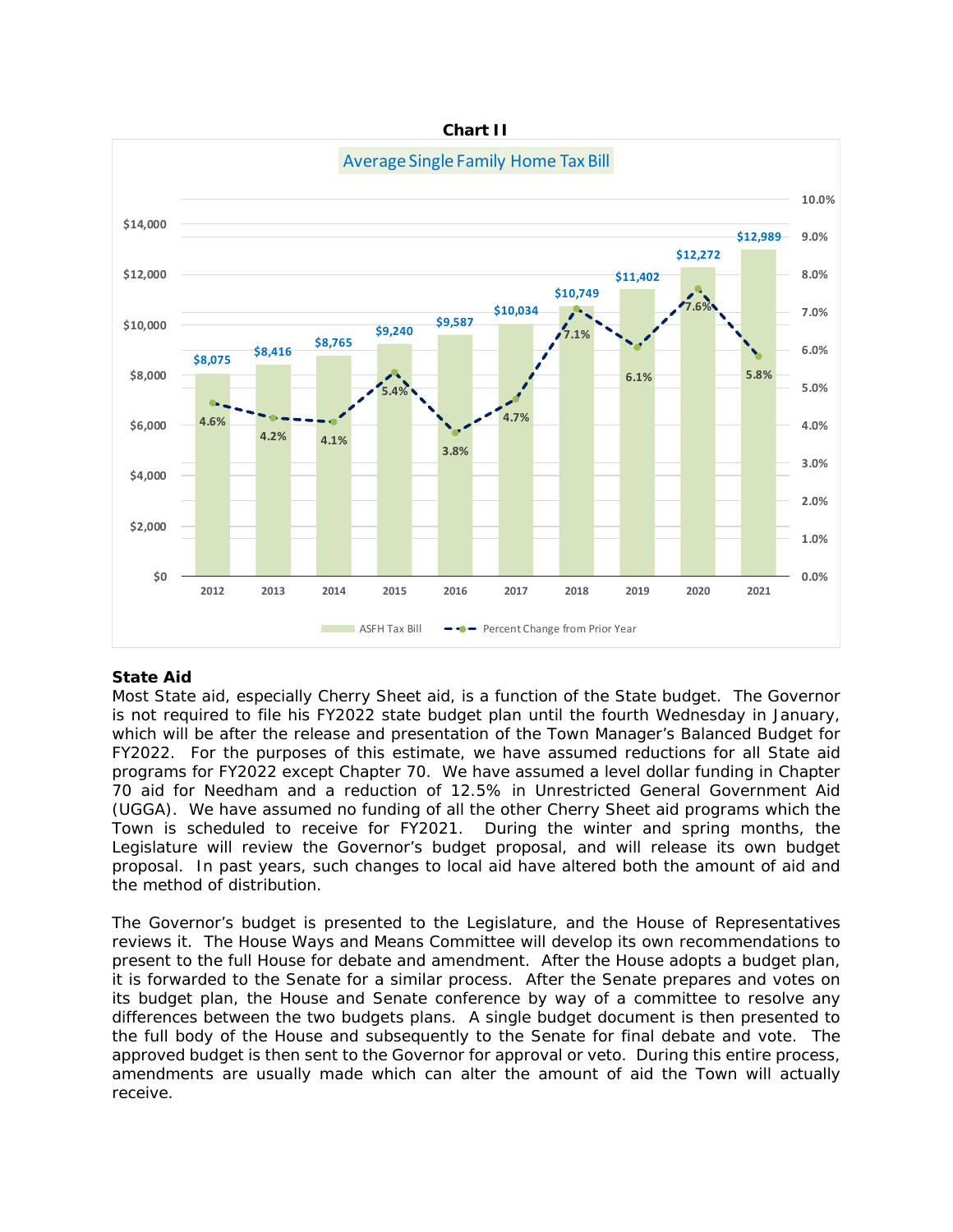State aid (Table 2.4) represents approximately 6.4% (Table 2.8) of the total general fund before adjustments. As noted earlier, the Governor's budget plan is not expected until January 27, 2021 and unless the Governor's budget plan assumes even less total aid to Needham than our estimate, any revision to revenue would be directed towards regularly recurring expenses proposed to be funded from reserves. The Governor's budget proposal is subject to review and amendment, and final figures are not expected until late spring.

|                                                                                                                        |                                         | State Aid<br>Table 2.4                  |                                        |                                         |                 |                                                   |
|------------------------------------------------------------------------------------------------------------------------|-----------------------------------------|-----------------------------------------|----------------------------------------|-----------------------------------------|-----------------|---------------------------------------------------|
| Description                                                                                                            | FY2018 Actual                           | FY2019 Actual                           | FY2020 Actual                          | FY2021 Recap                            | FY2022 Estimate | \$ Change                                         |
| Chapter 70<br><b>Charter School Tuition</b><br>Homeless Transportation                                                 | 9,166,360<br>16.875<br>4.016            | 9,876,152<br>25,481<br>2,746            | 10,451,715<br>11.573<br>3.927          | 11,025,783<br>4,840                     | 11,025,783      | (4, 840)                                          |
| State Aid for Education                                                                                                | 9,187,251                               | 9,904,379                               | 10,467,215                             | 11,030,623                              | 11,025,783      | (4, 840)                                          |
| Unrestricted General Government Aid<br><b>Veterans Benefits</b><br>Chapter 59 Elderly Exemptions<br>Public Library Aid | 1,743,949<br>20,850<br>92,581<br>37,365 | 1,804,987<br>16,570<br>49,759<br>37,780 | 1,853,722<br>21,672<br>6.709<br>41,164 | 1,853,722<br>17,358<br>49,866<br>48,609 | 1,622,007       | (231, 715)<br>(17, 358)<br>(49, 866)<br>(48, 609) |
| State Aid for General Government                                                                                       | 1,894,745                               | 1.909.096                               | 1,923,267                              | 1.969.555                               | 1,622,007       | (347, 548)                                        |
| Total Cherry Sheet Aid                                                                                                 | 11,081,996                              | 11,813,475                              | 12,390,482                             | 13,000,178                              | 12,647,790      | (352, 388)                                        |
| <b>MSBA Payments</b><br>Other State Payments                                                                           | 695.148<br>11,179                       | 695,148<br>7.957                        | 695,148<br>5,567                       | 695,148                                 | 695,148         |                                                   |
| Other State Aid                                                                                                        | 706,327                                 | 703,105                                 | 700,715                                | 695,148                                 | 695,148         |                                                   |
| <b>Total State Aid</b>                                                                                                 | 11,788,322                              | 12,516,580                              | 13,091,197                             | 13.695.326                              | 13.342.938      | (352, 388)                                        |

# **Cherry Sheet Aid**

Cherry Sheet aid comes from the Commonwealth where funds are allocated either through distribution formulas or reimbursement formulas. Distribution formulas often incorporate equity factors such as property wealth, income, and effort. Reimbursement formulas provide full or partial funding for program expenditures or foregone revenues. In addition to



**Chart III**

reimbursements and distributions, there are also Cherry Sheet programs designated as Offset Items. These items are amounts that constitute categorical aid, i.e., funds that must be spent for specific programs. The funds received under programs designated as Offset Items may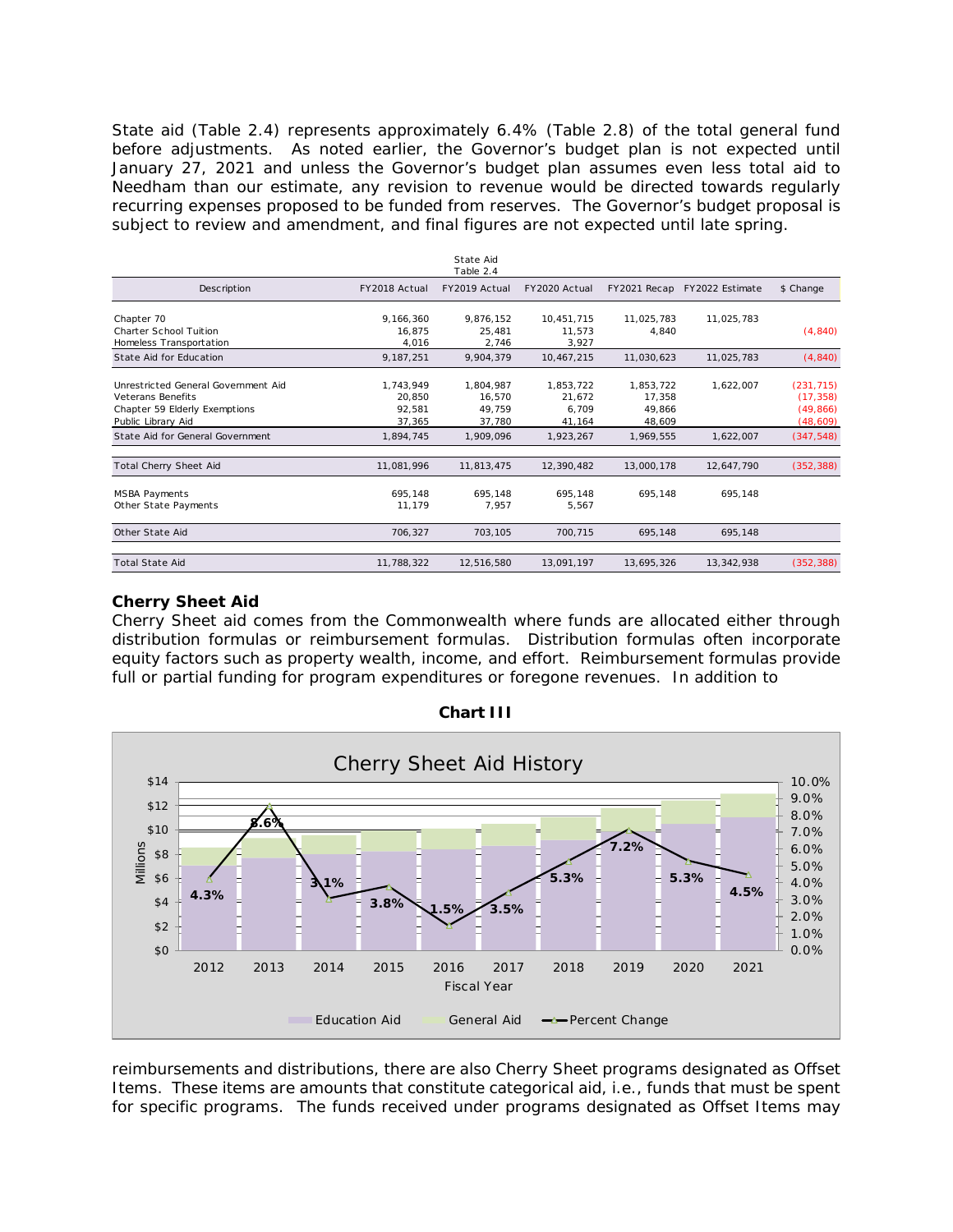be spent without appropriation by the Town for the intended purpose (see Adjustments to General Fund Revenue). All other receipt items on the Cherry Sheet are considered revenues of the Town's general fund and may be spent for any purpose, subject to appropriation. Chart III, shown on the previous page, reflects the history of the total amount of Cherry Sheet aid broken out by general and education aid with the annual percentage change in the total for the years FY2012 through FY2021.

**Chapter 70** aid is commonly referred to as general school aid. The State explains that Chapter 70 is a formula aid program that is based on a Foundation Budget that is calculated by the Commonwealth for each school system, which takes into account enrollment, pupil characteristics, inflation, and geographical differences in costs such as wages. The Foundation Budget is what the State has determined to be the minimum spending level for a school system. The formula takes into consideration a community's ability to pay the cost of education based on property values and income. This information is based on equalized property valuation calculated by the Massachusetts Department of Revenue every other year and income data from State tax returns. The State's goal was to ensure that a minimum of 17.5% of the calculated budget for each school system was made up of State aid. This is not 17.5% of what a community may choose to fund.

The Town of Needham saw an increase in Chapter 70 funding every year since FY2012. The Town received \$6,991,720 in FY2012, an increase of \$400,763 or 6.1% more than the prior year. The Town received its highest percentage increase in FY2013 of 9.2% (\$642,270) over the ten year period. The Town received \$267,812 more in FY2014 or 3.5%, followed by a \$337,938 increase in FY2015, 4.3%, followed by \$134,050, an increase of 1.6% in FY2016. The distribution from the State in FY2017 was \$297,605 more or 3.6% over FY2016, and FY2018 was \$494,965 over FY2017, an increase of 5.7%. The Town received \$709,792, an increase of 7.7% in FY2019, followed by a 5.8% increase or \$575,563 more for FY2020. The initial budget plan for FY2021 had Needham receiving \$11,508,550 or \$1,056,835 more, an increase of 10.1% which included additional funds for full-day kindergarten, however with the significant drop in state revenues as a consequence of the COVID-19 restrictions, the approved State Budget funded \$11,025,783, which was still an increase of \$574,068 or 5.5%, but a drop of \$482,767 from the assumption prior to COVID-19. The estimate for FY2022 is the same as budgeted for FY2021. Chart IV shows the annual percent change in Chapter 70 aid from FY2012 through FY2021.

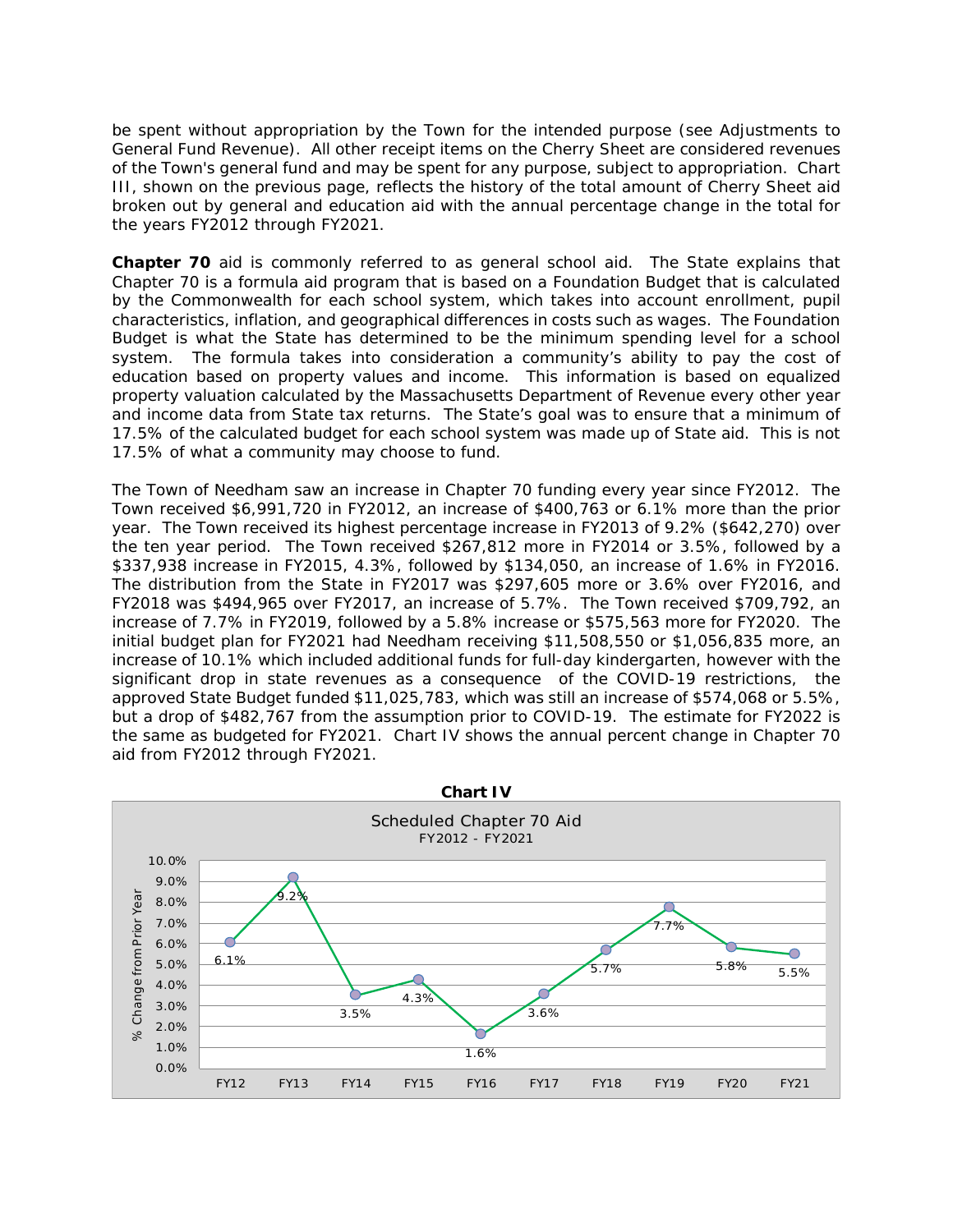The Additional Assistance and Lottery aid programs were consolidated into a new aid category called **Unrestricted General Government Aid (UGGA)** in FY2010. The percentage of increase in the distribution has been declining for several years. The Town received \$1,743,949 in FY2018, an increase of \$65,461 or 3.9% more than the prior year; for FY2019 the Town received \$1,804,987, which was 3.5% more, and in FY2020 the Town received \$1,853,722, a 2.7% increase. The Town is now scheduled to receive a level dollar amount of \$1,853,722 for FY2021. With an anticipated decline in lottery and casino revenue for the year, we have assumed a 12.5% decrease for FY2022 for an estimate of \$1,622,007.

The total for all the **other Cherry Sheet aid** programs that have been identified for Needham - charter school tuition, homeless transportation reimbursements, veterans' benefits, property tax exemption reimbursements, and aid to public libraries totaled \$171,687 for FY2018. For FY2019 the Town was budgeted to receive \$132,803; the Town received a total of \$132,336. The State estimated the total payment for those categories to the Town during FY2020 was \$135,164, the Town received \$85,045. The adopted State budget for FY2021 has the Town receiving \$119,989; at the time when the Tax Recap was approved by the Department of Revenue the Town was to receive \$120,673. As of January 15, 2021, the Town has recorded \$13,876. Therefore, we have assumed no revenue from those above referenced categories for FY2022.

The Town is also expecting the 14th annual contract assistance payment for the Broadmeadow School project. The payment was decreased from \$745,381 to \$695,148 in FY2014. The decrease reflected lower interest expense the Town realized when it issued refunding bonds on the then existing Broadmeadow School project bonds. The reduction allowed the **Massachusetts School Building Authority** (MSBA) to capture its share of the lower debt costs. The MSBA will continue making payments for its share of the school project at **\$695,148** annually through FY2024, the last year of the bond. The payment is applied as a credit against the annual debt service for the Broadmeadow School and hence reduces the amount that is paid on the property tax bill (see Table 2.3.2).

# **Local Receipts**

Our time-honored approach of conservatively estimating local receipts is based on a target range. Our goal is to have a local estimate total, by the time the tax rate is sent to the Department of Revenue (DOR) for review, which is less than 80 percent of the prior year's actual receipts excluding non-recurring revenue. With a few exceptions, the Town's receipts are lower now than they were at this same time last year. However, we amended the original revenue estimates for FY2021 from \$14,362,600 to \$11,310,310, a 21% reduction. Many economic reports suggest that the economy will have a slow recovery even with proactive initiatives anticipated to be taken by Washington. Therefore, we have lowered some of the of the receipts estimate and kept other basically flat with a net reduction of \$510,710. The FY2021 estimate, excluding nonrecurring revenue, is approximately 69% of the 2020 actual receipts. Fiscal Year 2021 Proposed Budget<br>
ery aid programs were co<br>
vermment Aid (UGGA)<br>
been declining for sever, a<br>
section 2 of \$65,461 or 3.9% more, a<br>
Foun is now scheed lued anticipated decline in location<br>
articipated decl

We prepare the projections of local receipts by comparing FY2020 estimated receipts to actual receipts; FY2020 actual receipts to FY2019 actual receipts, FY2021 estimated receipts to the FY2020 actual receipts and FY2021 year-to-date numbers. We also look at trend lines over three and five years. However, activity of the last 12 months weighed more heavily in our revenue assumption than the longer trend because of COVID-19. The Department of Revenue will only allow a community to forecast local revenue up to the level of collection in the previous fiscal year. Under certain circumstances and with appropriate documentation, the Department of Revenue may allow a community to exceed its prior year actual revenue, e.g., for establishing a new fee or significantly increasing an existing fee or charge. During this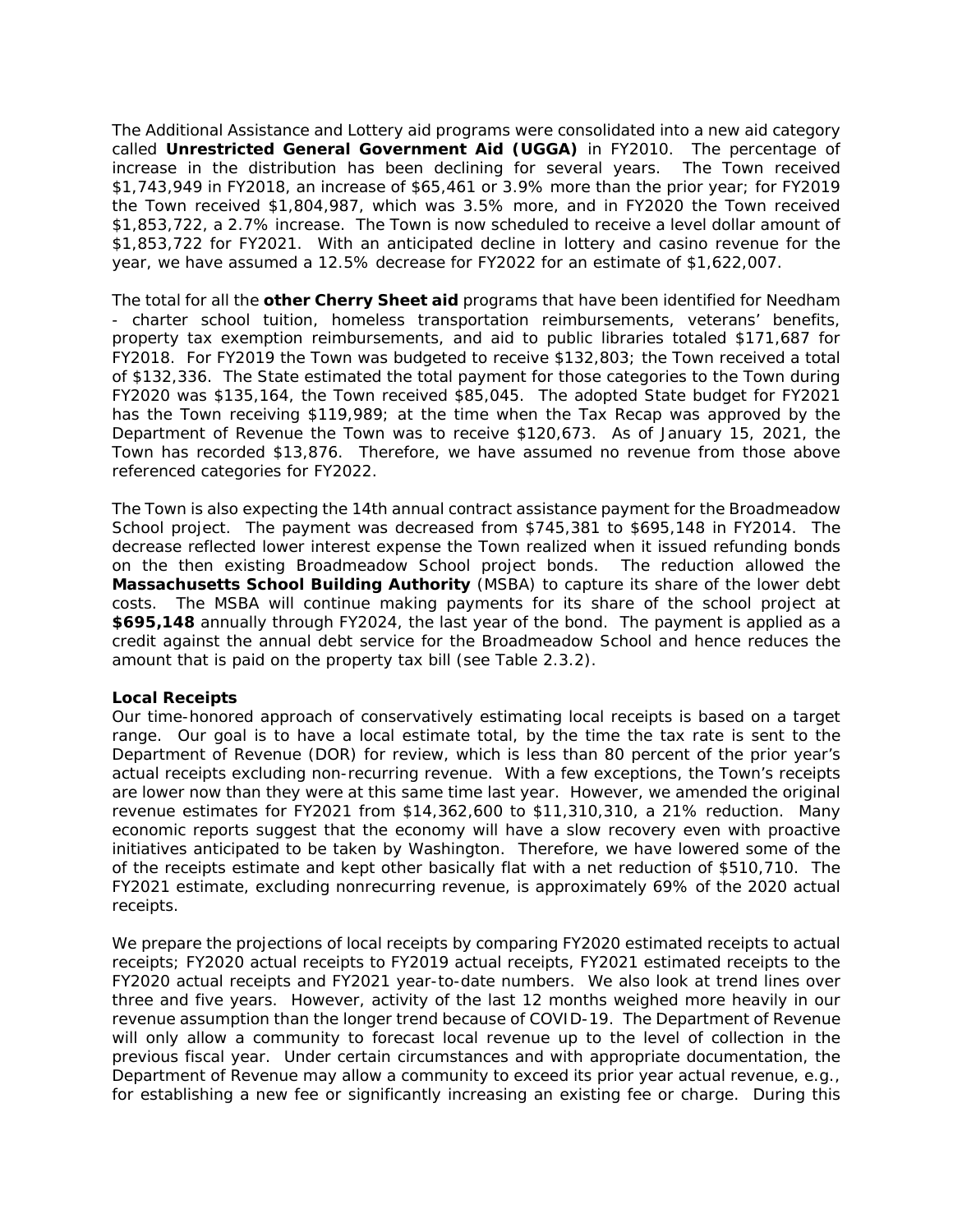| Fiscal Year 2021 Proposed Budget                                                                                                                                                              |                         |                             |                        |                      |                              |                      |  |
|-----------------------------------------------------------------------------------------------------------------------------------------------------------------------------------------------|-------------------------|-----------------------------|------------------------|----------------------|------------------------------|----------------------|--|
|                                                                                                                                                                                               |                         |                             |                        |                      |                              |                      |  |
| analysis, the FY2021 estimated receipts were revised. As the year progresses, further                                                                                                         |                         |                             |                        |                      |                              |                      |  |
| analysis of collections will be performed to determine if fiscal year 2021 activity demonstrates                                                                                              |                         |                             |                        |                      |                              |                      |  |
| a trend that deviates from projections. It is also important to note that if certain budgetary<br>reductions are made to departments that generate or manage the collection of receipts, the  |                         |                             |                        |                      |                              |                      |  |
| estimate may need to be revisited.                                                                                                                                                            |                         |                             |                        |                      |                              |                      |  |
| Consequences of overly aggressive local receipt estimation include a reduction in the margin                                                                                                  |                         |                             |                        |                      |                              |                      |  |
| between budgeted and actual receipts to cover unanticipated drops in other revenue sources                                                                                                    |                         |                             |                        |                      |                              |                      |  |
| and unexpected increases in expenses (particularly non-appropriated costs), and lower Free<br>Cash certification for the future year than would otherwise be possible. A tighter margin could |                         |                             |                        |                      |                              |                      |  |
| also negatively impact the Town's credit rating, and hence increase borrowing costs for the                                                                                                   |                         |                             |                        |                      |                              |                      |  |
| Town and consequently higher tax bills for residents.                                                                                                                                         |                         |                             |                        |                      |                              |                      |  |
|                                                                                                                                                                                               |                         | Local Receipts<br>Table 2.5 |                        |                      |                              |                      |  |
| Description                                                                                                                                                                                   | FY2018 Actual           | FY2019 Actual               | FY2020 Actual          |                      | FY2021 Recap FY2022 Estimate | \$ Change            |  |
| Motor Vehicle Excise<br>Other Excise                                                                                                                                                          | 5,910,555<br>1,543,308  | 6,138,951<br>1,901,101      | 5,679,213<br>1,684,874 | 5,000,000<br>380,000 | 4,750,000<br>570,000         | (250,000)<br>190,000 |  |
| Penalties & Interest<br>Payment in Lieu of Tax                                                                                                                                                | 457,279<br>131,587      | 397,594<br>110,088          | 272,719<br>93,000      | 270,000<br>90,000    | 270,000<br>90,000            |                      |  |
| Solid Waste Fee                                                                                                                                                                               |                         |                             | 1,108,099              | 950,000              | 950,000                      |                      |  |
| Charges for Services<br>Fees                                                                                                                                                                  | 2,224,465<br>233,523    | 2,285,167<br>246,976        | 1,889,262<br>351,189   | 1,825,000<br>125,000 | 1,525,000<br>125,000         | (300,000)            |  |
| Rents<br>School Income                                                                                                                                                                        | 215,852<br>36,195       | 190,393<br>15,212           | 114,739                | 100,000              | 100,000                      |                      |  |
| Library Department Income                                                                                                                                                                     | 17,002                  |                             |                        |                      |                              |                      |  |
| Recreation Department Income<br>Other Department Income                                                                                                                                       | 310,891<br>342,747      | 518,004<br>481,601          | 358,649<br>575,385     | 70,000<br>385,000    | 70,000<br>385,000            |                      |  |
| Licenses & Permits<br>Special Assessments                                                                                                                                                     | 2,603,017<br>3,534      | 2,590,858<br>1,277          | 2,381,660<br>914       | 1,800,000            | 1,700,000                    | (100,000)            |  |
| Fines & Forfeits                                                                                                                                                                              | 187,560                 | 205,399                     | 234,549                | 50,000               |                              | (50,000)             |  |
| Investment Income<br>Medicaid Reimbursement                                                                                                                                                   | 434,319<br>207,679      | 979,649<br>180,672          | 834,163<br>67,188      | 264,710              | 264,000                      | (710)                |  |
| Miscellaneous Income                                                                                                                                                                          | 4,169                   | 885                         | 7,967                  | 600                  | 600                          |                      |  |
| Nonrecurring Income<br>Total                                                                                                                                                                  | 305,739<br>15, 169, 422 | 282,956<br>16,526,784       | 404,781<br>16,058,350  | 11,310,310           | 10,799,600                   | (510, 710)           |  |
|                                                                                                                                                                                               |                         |                             |                        |                      |                              |                      |  |
| Local receipts represent approximately 5.2% (Table 2.8) of the total general fund before                                                                                                      |                         |                             |                        |                      |                              |                      |  |
| adjustments.<br>Local receipts consist of items such as other taxes and excises, licenses,                                                                                                    |                         |                             |                        |                      |                              |                      |  |
| penalties, fines and forfeitures, investment income, and income from<br>permits, and                                                                                                          |                         |                             |                        |                      |                              |                      |  |
| departmental activities and services. The budget estimate for FY2022 of \$10,799,600 (Table                                                                                                   |                         |                             |                        |                      |                              |                      |  |
| 2.5) is a decrease of \$510,710 or 4.5% from the revised FY2021 budget of \$11,310,310. As                                                                                                    |                         |                             |                        |                      |                              |                      |  |
| previously mentioned, the original FY2021 revenue estimate for FY2021 was \$14,362,600 but                                                                                                    |                         |                             |                        |                      |                              |                      |  |
| was amended downward prior to the adoption of the FY2021 budget by Town Meeting in June,                                                                                                      |                         |                             |                        |                      |                              |                      |  |
| 2020. When completing the tax rate setting process, we further reduced some of the                                                                                                            |                         |                             |                        |                      |                              |                      |  |
| estimates and increased others for the FY2021 receipts based on the final FY2020 results and                                                                                                  |                         |                             |                        |                      |                              |                      |  |
| collections through the first five months of the year.                                                                                                                                        |                         |                             |                        |                      |                              |                      |  |
|                                                                                                                                                                                               |                         |                             |                        |                      |                              |                      |  |
| The three major sources of local receipts, which made up more than 72% of total receipts<br>over the last four years (see chart next page), are Motor Vehicle Excise, License and Permits,    |                         |                             |                        |                      |                              |                      |  |
| and Charges for Services. Year after year motor vehicle excise tax is the major local revenue                                                                                                 |                         |                             |                        |                      |                              |                      |  |
| source accounting for as much as 40% of the total local receipts in a given year and the                                                                                                      |                         |                             |                        |                      |                              |                      |  |
| average percentage over the 2017 - 2020 time period was 37%.                                                                                                                                  |                         |                             |                        |                      |                              | Therefore, an        |  |
| overestimation of this revenue will have negative impact on the Town's financial position. All                                                                                                |                         |                             |                        |                      |                              |                      |  |
| three receipt categories are influenced by the economy, locally and nationally, more so than                                                                                                  |                         |                             |                        |                      |                              |                      |  |
| other receipts.                                                                                                                                                                               |                         |                             |                        |                      |                              |                      |  |
| All vehicle owners who have their vehicles registered in the Commonwealth of Massachusetts                                                                                                    |                         |                             |                        |                      |                              |                      |  |
| pay an annual Motor Vehicle Excise tax to the community in which the vehicle is principally                                                                                                   |                         |                             |                        |                      |                              |                      |  |
|                                                                                                                                                                                               |                         |                             |                        |                      |                              |                      |  |
|                                                                                                                                                                                               |                         |                             |                        |                      |                              |                      |  |
|                                                                                                                                                                                               |                         |                             |                        |                      |                              |                      |  |
|                                                                                                                                                                                               |                         | Section 2 - 9               |                        |                      |                              |                      |  |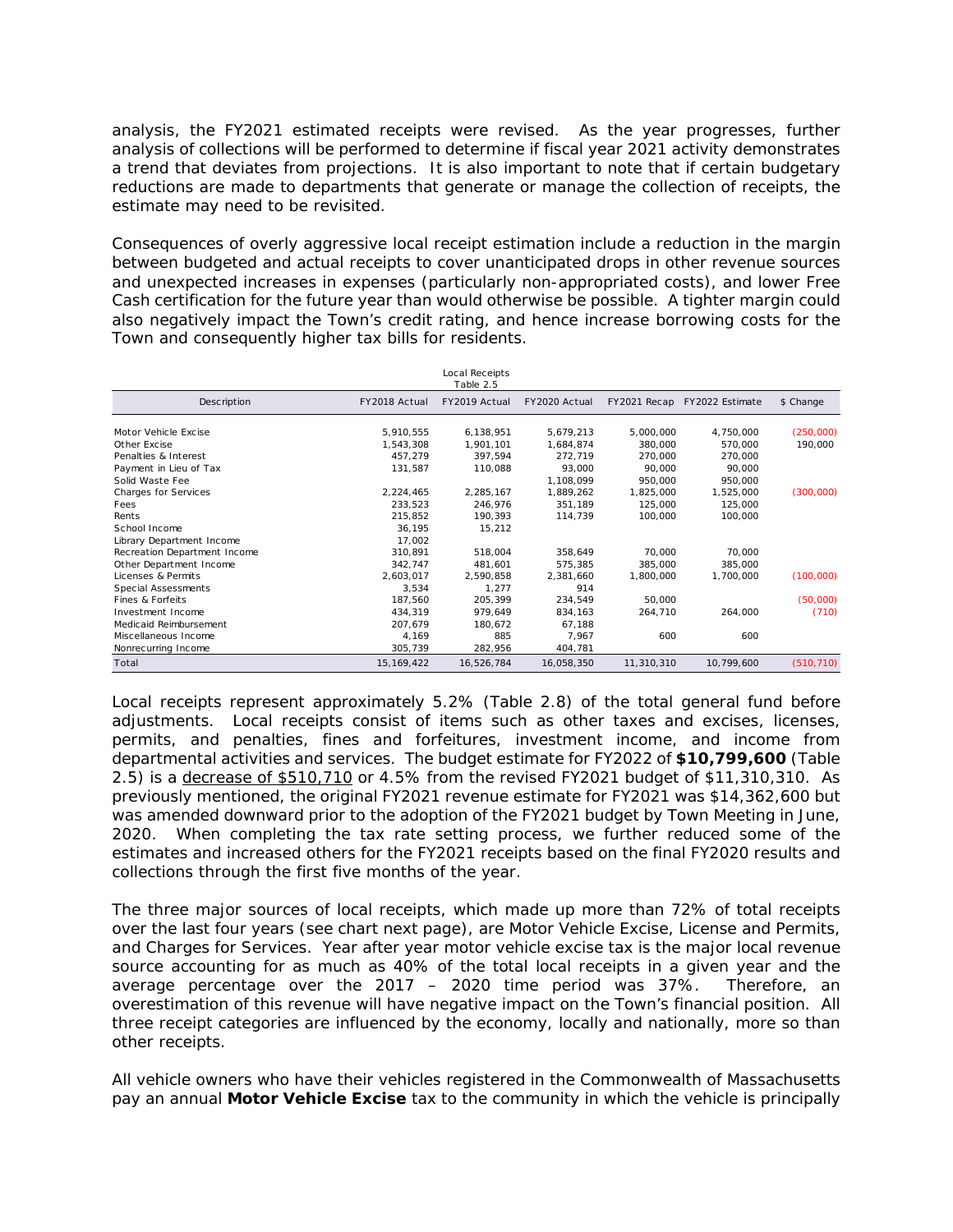garaged. The Registry of Motor Vehicles provides listings several times during the year with the vehicles that are registered in Needham, along with the value for each. The vehicle values are the manufacturers' list prices for vehicles in their year of manufacture. The present market value, price paid, and/or condition are not considered for excise tax purposes. The excise tax law establishes its own formula for valuation for state tax purposes whereby only the manufacturer's list price and the age of the motor vehicle are considered. In the year preceding the model year of the vehicle (i.e., 2021 vehicle sold in 2020) the value is 50%; in the model year the value is 90%; in the second year the value is 60%; in the third year the value is 40%; in the fourth year the value is 25%; and in the fifth and succeeding years the value is 10%. The Town relies on this information to calculate and issue excise bills. The motor vehicle excise tax rate is set by State law at \$25 per \$1,000 valuation. The rate is uniform throughout the Commonwealth.

We have assumed approximately a 3.0% further decrease or \$200,000 from the FY2021 revised estimate of \$5 million. Motor vehicle excise receipts for FY2022 are projected at approximately **\$4.8 million**. This is a revenue source that we continue to monitor closely. We do not anticipate increasing this revenue estimate any higher because a negative swing with this revenue item can have a notable impact on Free Cash.

In 1986, the Town of Needham adopted a local option room excise tax at 4%; the Town adopted the State-allowed rate of 6% which became effective January 1, 2010. Hotels, motels, and certain other establishments collect this excise on the taxable portion of rents they collect. The businesses remit the funds to the State. The State sends payments to the Town during the year, which is accounted for as **Other Excise** under the local receipts group. The Town of Needham also accepted the 0.75% local option meals excise effective January 1, 2010. The local establishments report and remit the meals tax to the Department of Revenue (DOR). Collections from both the room excise and the meals excise had been positive and growing but saw some unexpected declines. The FY2018 revenue declined with total receipts of \$1,543,308 – even with a new hotel opening. However, revenues recovered in FY2019 with \$1,901,101 received. Revenues for FY2020 were on pace to exceed the prior year, but with the COVID-19 travel restrictions and the general slowdown in commerce, the hospitality industry saw many cancellations, fewer people were eating out at restaurants, and the closure of many establishments caused revenues to plummet and the Town's FY2020 receipts came in under FY2019 with \$1,684,874 at 12% decline. With COVID-19 travel and operational restrictions expected to continue through FY2021, we lowered the revenue estimate from \$1,685,000 to \$380,000. With the anticipated vaccination program rolling out over the coming months we have assumed an increase of \$190,000 for a total of **\$570,000** for the year, but the estimate is still much lower than recent years. Fiscal Year 2021 Proposed Budget<br>
ehicles provides listings s<br>
Needham, along with the 1<br>
for vehicles in their year<br>
for chicles in their year<br>
formula for valuation for<br>
the age of the motor vel<br>
formula for valuation f

The **Penalties & Interest** category includes penalties charged for the late payment of real estate and motor vehicle excise bills, tax lien redemptions, and interest accrued on deferred taxes. This is a revenue source can have major swings from year to year. The fluctuations in actual collections reflect the unpredictability of the timing of payments, particularly settlements on deferred taxes and tax title accounts. The FY2018 actual receipts were \$457,279. The FY2019 collections declined by \$59,685 to \$397,594. The FY2020 receipts also saw a noticeable decline with collections of \$272,719. However, this decline was reflective of the additional time that taxpayers were given to make payment on various bills without incurring interest and/or late fees. Furthermore, there were number of late payments made after the July 1, 2020 and after the waiver date for interest, so revenue was higher which allowed us to amend the original estimate of \$225,000 for FY2021 to \$270,000. The estimate for FY2022 is level dollar at **\$270,000**.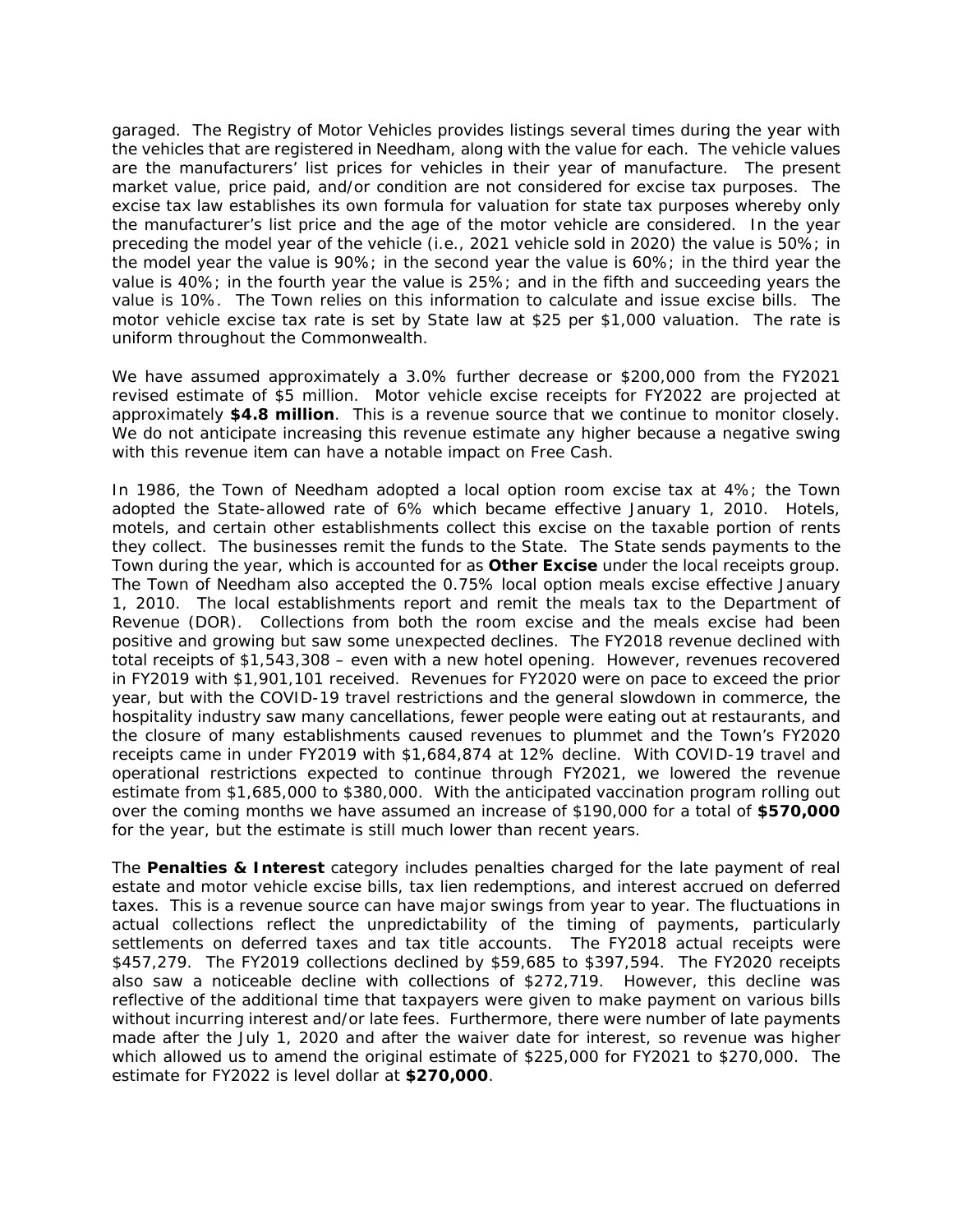

**Payment In Lieu of Tax** is a voluntary payment made by certain tax-exempt entities. The Town receives payments from BID/Needham and the Needham Housing Authority (NHA), but payment from the NHA is dependent on Federal funding. The Town and the Hospital executed a new PILOT agreement in June 2018. The Town received \$131,587 in FY2018, which declined in FY2019 to \$110,088, and declined again in FY2020 to \$93,000. However, there was a delay in receiving scheduled payments during FY2020. The **\$90,000** revenue estimate for FY2022 is the same as budgeted for FY2021. This is approximately 97% of the FY2020 receipts.

**Solid Waste Fees** are the charges and fees collected for the disposal of solid waste and other items. This will be the third year that this revenue is part of the General Fund. FY2020 was the first year that this revenue was part of the General Fund which generated \$1,108,099. The estimate for FY2021 was amended and is level dollar at **\$950,000** for FY2022. This represents approximately 86% of the FY2020 actual.

The category of **Charges for Services** includes charges for ambulance services, certain parking revenue, and charges by the DPW. This revenue also includes solar electric payments the Town receives from Eversource for power generated by the solar array at the former landfill. The Town received \$2,224,465 in FY2018, which increased approximately 2.7% in FY2019 with \$2,285,167. The impact of COVID-19 both operational and activity was noticeable with the decline in actual revenue for FY2020 of more than 17% for a total of \$1,889,262. We have calculated the revenue estimate from the sale of solar power to be \$728,500 based on an average price of \$0.235 per kWh. The total estimated income from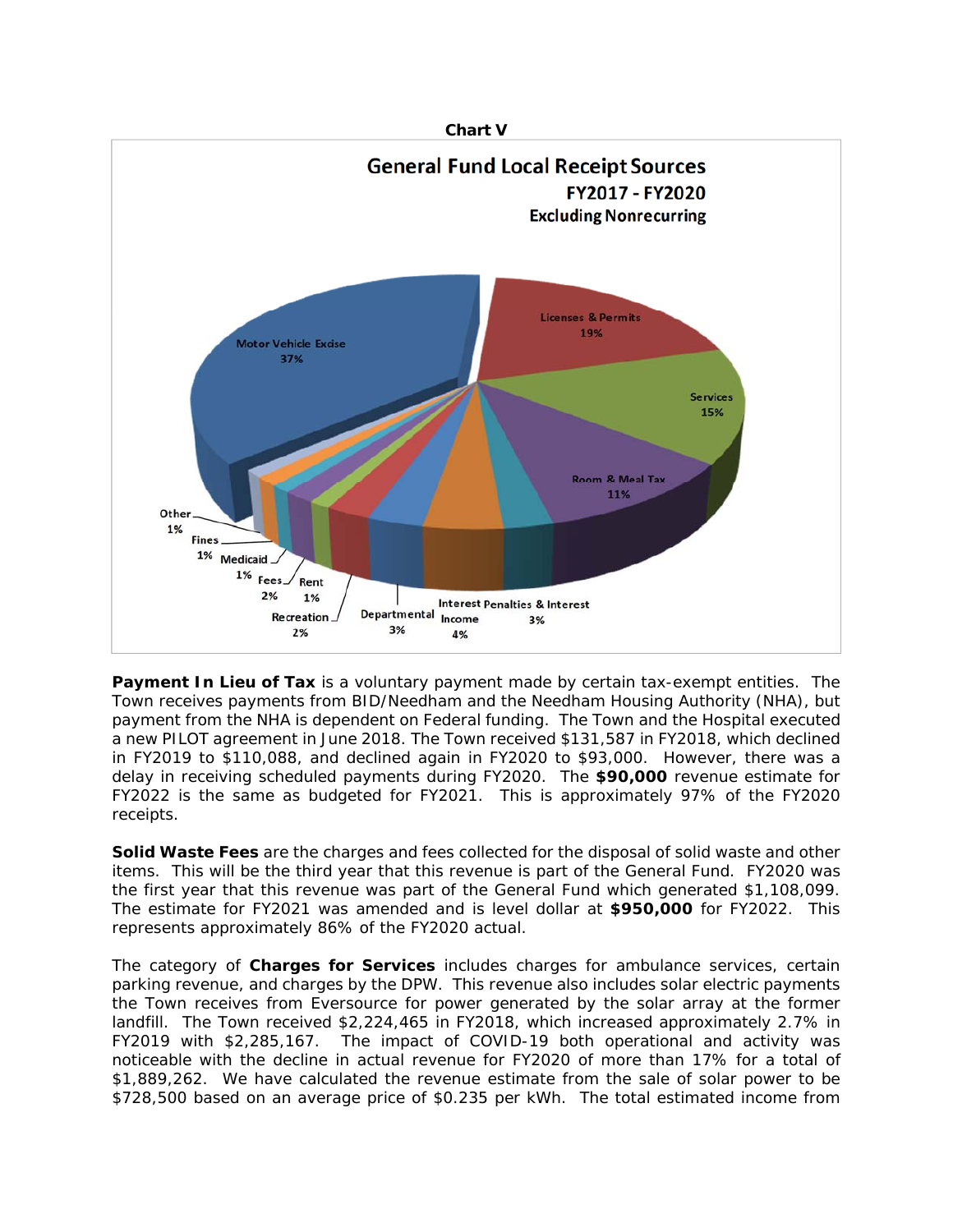the various charges and solar revenue for FY2022 is **\$1,525,000**, a decrease of \$125,000 over the FY2021 estimate of \$1,825,000. The estimate for FY2022 is approximately 81% of the FY2020 actual revenue.

The Town collects various **Fees** which include returned checks, FID cards, administrative fees for details, Registry of Motor Vehicle license and registration non-renewal releases, and parking meter receipts. The total fees collected in FY2018 was \$233,523, which increased to \$246,976 for FY2019. FY2020 showed another increase with \$351,189, however this included payment of cannabis related fees of \$135,685 which included more than one year. Excluding that income actual receipts for FY2020 would have been lower than the prior year at \$215,503. The Select Board also approved waiver of parking fees which has been extended to June 30, 2021. Consequently, the original revenue estimate for FY2021 of \$220,000 was amended downward to \$125,000. The estimate for FY2022 is also **\$125,000** which is approximately 36% of the FY2020 actual.

**Rental Income** is collected on a lease with the Needham Golf Club. The Town has a long term lease with the Needham Golf Club (NGC) which runs for twenty years. The land which the NGC leases is considered taxable. The Town also has a rental agreement with Tesla for use of the former landfill site where the solar panels are located. The Town also collects rent on the use of Town facilities such as Powers Hall. Total rental income for FY2018 was \$215,852 for FY2018, followed by a decrease with \$190,393 for FY2018, and FY2020 ended with \$114,739. The FY2021 estimate had to be lowered to \$100,000 from the \$160,000 initial estimate for the year because of the actual received. The estimate for FY2022 is also **\$100,000** which is approximately 87% of the FY2020 actual.

**School Income** generated by the School Department for tuitions received began in FY2016. Most all revenue received by the School Department from its activities is accounted through revolving funds and special revenue accounts and is not available for general governmental purposes. The School Department turned in \$36,195 for FY2018, \$15,212 for FY2019, and nothing in FY2020. There was no estimate for FY2021 and based on current trends, we are estimating no revenue for FY2022.

**Library Income** had been declining year over year. The last year income was reported under this line was FY2018 with \$17,002. The Library's plan is to end overdue fines, but those funds are accounted for under the Fines and Forfeits account. With no reported income under this revenue category since FY2019, there is no revenue estimate for FY2022.

**Recreation** fees are collected by the Park and Recreation Department for Rosemary Pool, summer programs, and rental of fields. Other Park and Recreation programs are accounted for separately in a revolving fund. The Rosemary Pool opened late in the summer of 2018. However, even with the late opening receipts increased to \$310,891 for FY2018 compared to the \$243,016 collected during FY2017. Rosemary Pool receipts accounted for \$127,511 of the total collections in FY2018. The FY2019 actual receipts totaled \$518,004. However, the impact of COVID-19 on recreational programs, and long delayed limited opening of the pool reduced revenues for FY2020 to \$358,649. With COVID-19 restrictions still in effect for FY2021, the revenue estimate for FY2021 was reduced from \$465,000 to \$70,000. Even with the promise of the vaccine, the summer of 2021 is anticipated to have very limited activities that will generate income, so the estimate for FY2022 is also at **\$70,000** which represents approximately 19.5% of the FY2020 actual. Fiscal Year 2021 Proposed Budget<br>
enue for FY2022 is \$1,5<br>
25,000. The estimate for<br>
hich include returned che<br>
hicle license and registrices<br>
frees collected in FY2018<br>
16 frees collected in FY2018<br>
to a sport and the ori

**Other Department Income** includes revenue collected by the various Town departments, which are not properly accounted for in the other accounts. This would include amounts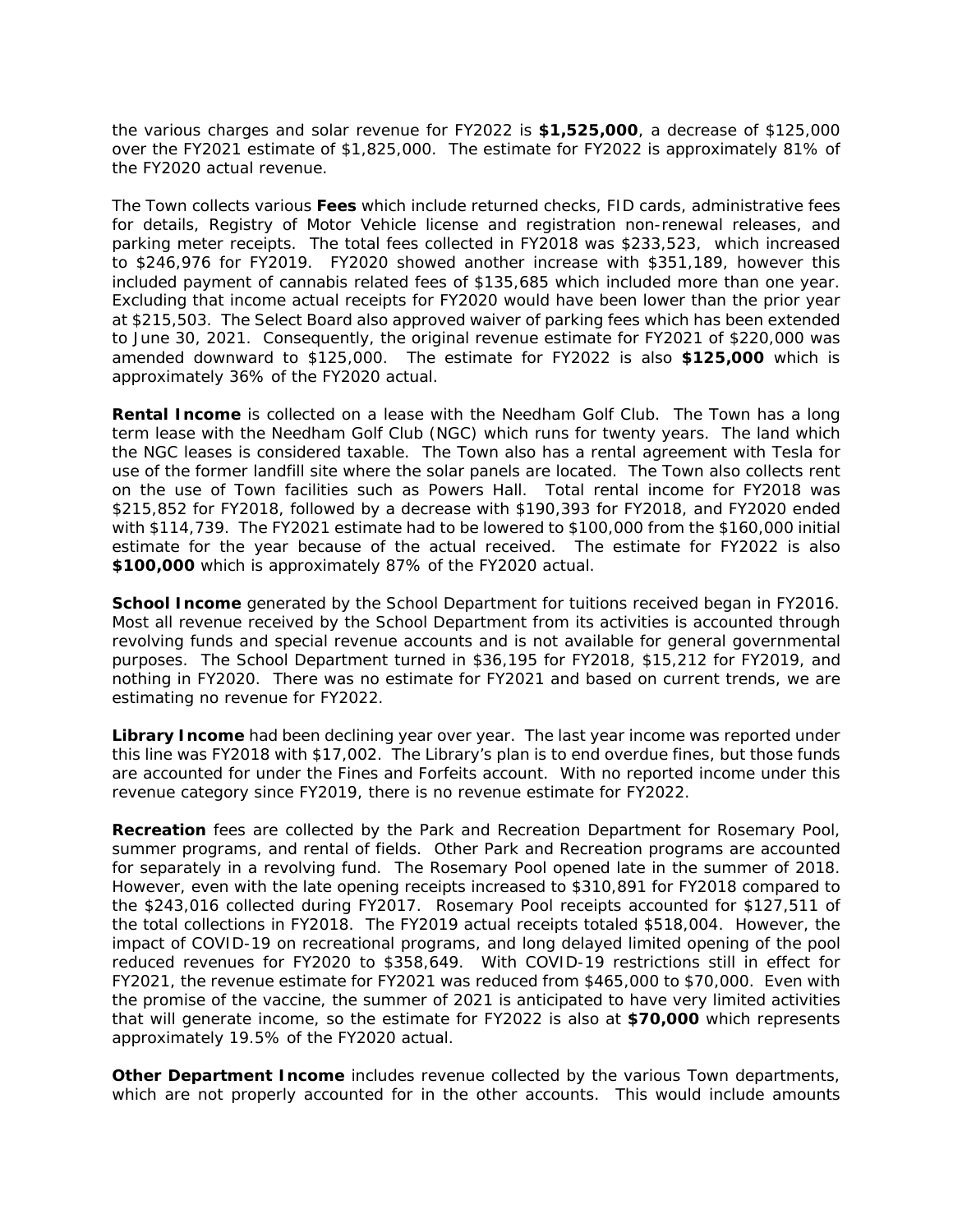received by planning and conservation departments. The total receipts for FY2018 were \$342,747, which increased to \$481,601 for FY2019, and increased to \$575,385 for FY2020. With the cancelation of some activities, longer timelines for departments to respond to requests because of COVID-19 restrictions, and general slowdown in local activity this revenue was anticipated to decline so the original estimate was lowered from \$432,000 for FY2021 to \$385,000. We anticipate that this revenue stream should recover quicker than some other categories, but we have kept the same **\$385,000** estimate for FY2022, which is approximately 67% of the FY2020 actual.

The category of **Licenses and Permits** includes licenses issued by the Select Board and Town Clerk, and permits issued by the Building, Fire, and Health Departments. Actual receipts in FY2018 saw a very significant decrease by more than 58% from FY2017 with \$2,603,017. FY2019 revenue declined as well with \$2,590,858, followed by another drop in income for FY2020 with \$2,381,660. This is reflective of the great variability in the permitting of projects and the timing of when construction begins. The original estimate for FY2021 was reduced from \$2,050,000 to \$1,800,000. At the present, based on continued construction activity, and anticipation that more establishments will be open in FY2022, we have held the estimate for FY2022 at **\$1,700,000.** This estimate is 71% of the FY2020 actual.

**Special Assessments** are usually one-time or series events and are projected as they become known.

The category of **Fines and Forfeits** includes parking tickets, court fines, library fines, and other violations. Enforcement of parking regulations and other non-criminal infractions were limited due to concerns related to COVID-19. There has also been a growing trend across the United States to not overtly depend on fines and forfeiture to fund governmental activities, which tend to fall more heavily on those with limited means. Actions such as planned by the Library to suspend fines is growing, so budgetarily, we will not assume a revenue estimate to fund governmental services.

**Investment (Interest) Income** has been a volatile revenue stream over time (see Chart VI). Indeed, the original estimate for FY2012 of \$325,000 had to be reduced to \$150,000, yet the total for the year came in at \$103,130. The FY2013 original estimate of \$150,000 was dropped to \$80,000 which we believed was as low as the revenue could drop; the actual income was \$84,803. The original estimate for FY2014 was \$80,000, but given the FY2013 actual income, the estimate was revised downward to \$67,500, and as noted, actual income came in at \$77,523. In FY2015, we saw interest income increase for the first time in several years with \$101,273, and FY2016 increased to \$111,638, and more than doubled for FY2017 at \$278,831. FY2018 saw total General Fund interest earning of \$434,319. The FY2019 actual interest earnings were significantly higher with \$979,649, a level not seen since the 2000's. The actual interest earnings in FY2020 were lower with \$834,163. However, interest rates declined precipitously with the impact of COVID-19. The estimate for FY2021 was amended to \$264,710 because of the decline in interest rates. The FY2022 estimate is **\$264,000** which is approximately 32% of the FY2020 actual. Fiscal Year 2021 Proposed Budget<br>vation departments. Th<br>11,601 for FY2019, and ir<br>11,601 for FY2019, and ir<br>11,601 for FY2019, and ir<br>11,601 for FY2019, and in<br>trictions, and general slow<br>original estimate was lowe<br>actual.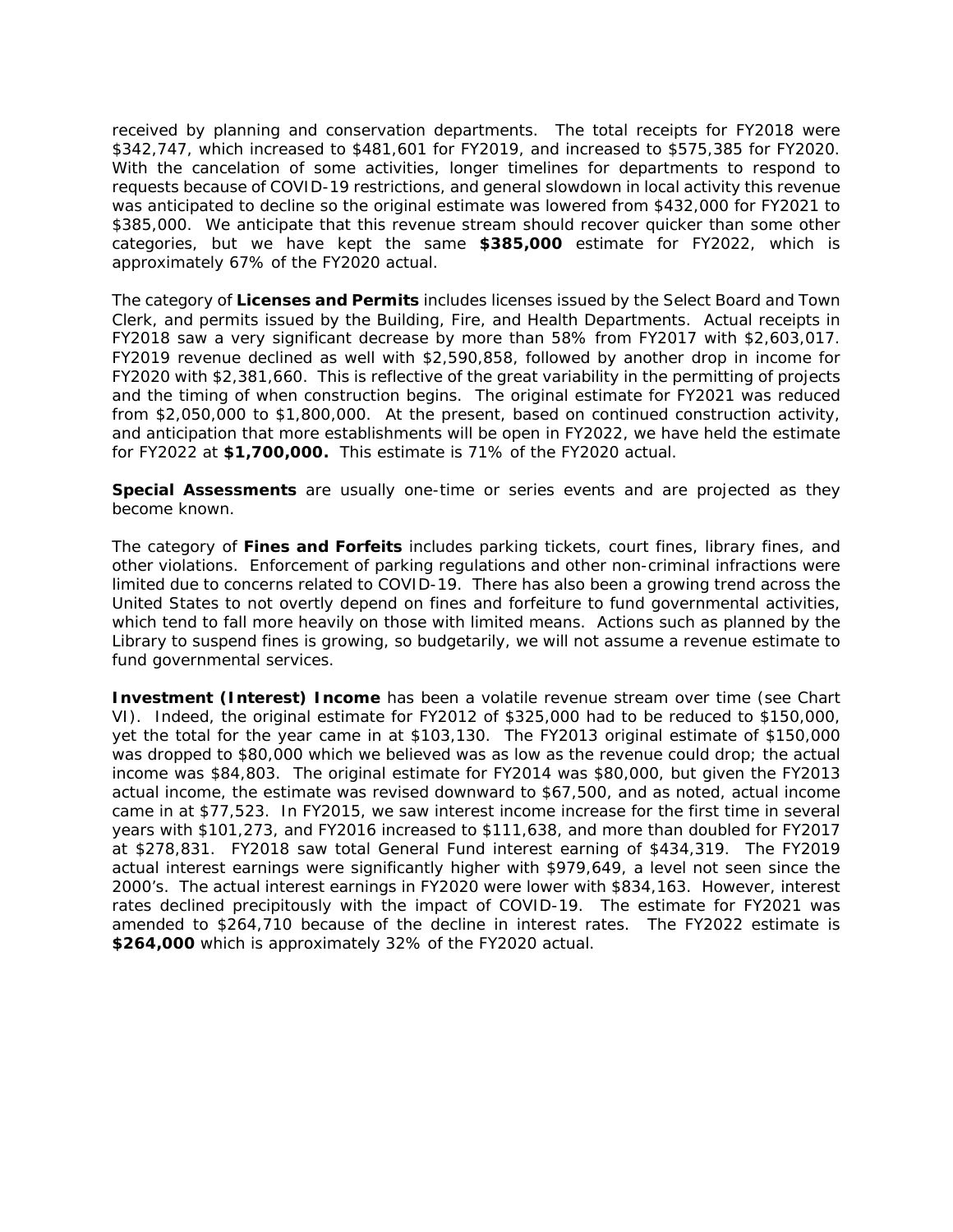| General Fund Interest Income |           |                |           |                |           |  |  |  |
|------------------------------|-----------|----------------|-----------|----------------|-----------|--|--|--|
| Fiscal<br>Year               | Interest  | Fiscal<br>Year | Interest  | Fiscal<br>Year | Interest  |  |  |  |
| 2012                         | \$103,130 | 2015           | \$101,273 | 2018           | \$434,319 |  |  |  |
| 2013                         | \$84,803  | 2016           | \$111,638 | 2019           | \$979,649 |  |  |  |
| 2014                         | \$77,523  | 2017           | \$278,831 | 2020           | \$834,163 |  |  |  |

| <b>Chart VI</b>              |  |  |  |  |  |  |  |
|------------------------------|--|--|--|--|--|--|--|
| General Fund Interest Income |  |  |  |  |  |  |  |
|                              |  |  |  |  |  |  |  |

**Medicaid and Miscellaneous Income** Medicaid reimbursement has been at times, very significant revenue, but often fluctuates from year to year. In FY2013 the Town received \$203,297 in Medicaid revenue, and then saw a significant drop in FY2014 to \$73,511 – a drop of more than 63% from the prior year. Medicaid increased to \$211,056 in FY2015, but declined in FY2016 to \$176,672. Revenue in FY2017 was higher at \$194,935 and increased to \$207,679 for FY2018, but actual revenue declined in FY2019 with \$180,672. The FY2020 actual revenue dropped even more to \$67,188. With continued uncertainty with Federal revenue in this area, and the reliance on the guidance provided by the Department of Revenue, we made no estimate for FY2021, nor an estimate for FY2022. For recurring miscellaneous income, we have kept the estimate for FY2022 at **\$600**, the same as the estimate for FY2021. **Chart VII** 

| Medicaid Reimursements |           |        |           |        |           |  |  |  |
|------------------------|-----------|--------|-----------|--------|-----------|--|--|--|
| Fiscal                 | Interest  | Fiscal | Interest  | Fiscal | Interest  |  |  |  |
| Year                   |           | Year   |           | Year   |           |  |  |  |
| 2012                   | \$134,618 | 2015   | \$211,056 | 2018   | \$207,679 |  |  |  |
| 2013                   | \$203,297 | 2016   | \$176,672 | 2019   | \$180,672 |  |  |  |
| 2014                   | \$73,511  | 2017   | \$194,935 | 2020   | \$67,188  |  |  |  |

**Nonrecurring Income** represents funds that may be received but are not expected to reoccur, e.g., one-time grants, financial assistance for an event, etc. In FY2017, Town recorded \$305,739 in nonrecurring receipts. The largest receipt was from the sale of surplus equipment of \$166,612. The second largest amount was from the recapture of tailings and void checks from prior years totaling \$111,324. During FY2019 the Town collected \$282,956 in nonrecurring receipts. The largest receipt for that year was a rebate of \$113,549 from Public Power for prior year assessments. The sale of surplus equipment generated \$81,000 during FY2019. During FY2020, the Town reported \$404,781 in nonrecurring receipts. The largest receipt was \$203,655 from Town's insurance carrier from program and loss prevention incentives. As in recent years, the sale of surplus equipment generated the second largest amount considered nonrecurring receipts with \$111,171. The combined total of those two sources accounted for 78% of the nonrecurring revenue. The Town received \$54,480 from Eversource for energy efficiency efforts by the Town in the construction of the Sunita L Williams elementary school. The balance of the nonrecurring receipts (\$35,475) represents various refunds, recoveries, and one-time monies received by the Town during the year. There is no estimate for miscellaneous nonrecurring receipts for fiscal 2022. Fiscal Year 2021 Proposed Budget<br>
Chart VI<br>
ISCAL Interest<br>
Fiscal<br>
Mear Interest<br>
Fiscal<br>
Mear Interest<br>
Proposed Budget<br>
Proposed Budget<br>
Proposed Budget<br>
Proposed Budget<br>
The Savenus interest<br>
Proposed S111,638<br>
2017 \$

| General Fund Recurring Receipts<br>Table 2.6  |             |                                         |                                         |                                         |                                         |                                         |                                       |  |  |
|-----------------------------------------------|-------------|-----------------------------------------|-----------------------------------------|-----------------------------------------|-----------------------------------------|-----------------------------------------|---------------------------------------|--|--|
|                                               | Description | FY2018 Actual                           | FY2019 Actual                           | FY2020 Actual                           | FY2021 Recap                            | FY2022 Estimate                         | \$ Change                             |  |  |
| Property Taxes<br>State Aid<br>Local Receipts |             | 125,558,932<br>11.081.996<br>14.863.683 | 132,419,594<br>11.813.475<br>16.243.828 | 138,227,154<br>12,390,482<br>15.653.569 | 148,781,708<br>13,000,178<br>11,310,310 | 156,635,962<br>12,647,790<br>10.799.600 | 7,854,254<br>(352, 388)<br>(510, 710) |  |  |
| <b>Total Receipts</b>                         |             | 151.504.610                             | 160.476.898                             | 166.271.206                             | 173.092.196                             | 180.083.352                             | 6,991,156                             |  |  |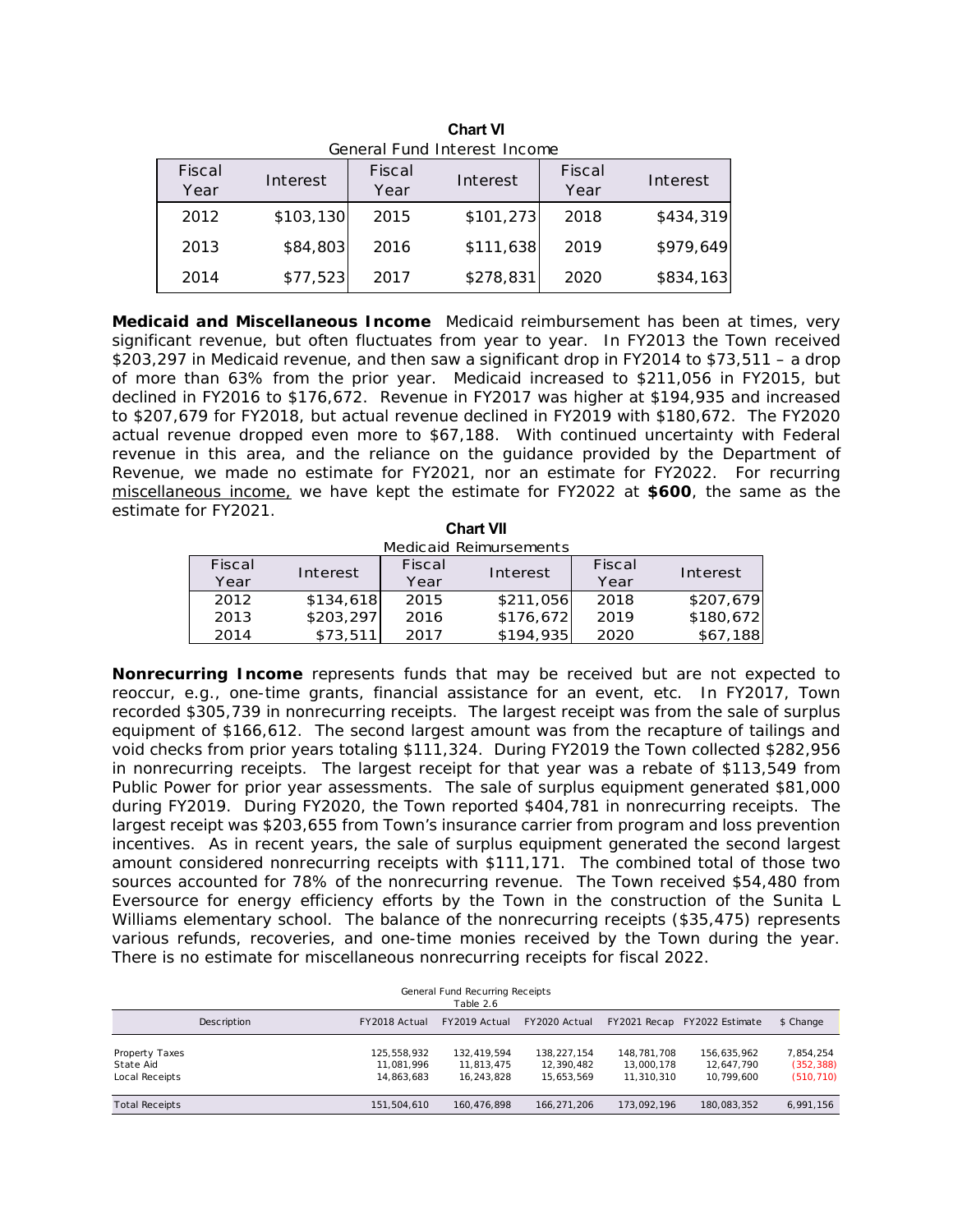## **Other Available Funds**

Other available funds (\$238,235) represent 0.1% (Table 2.8) of the total general fund before adjustments and offsets. Projections of reserves follow past budget methodology. The uses of the funds are based on historical uses of these funds. The three available funds that have been recurring are Debt Exclusion Offsets, Overlay Surplus, and until FY2018, the Parking Meter Fund. Other available funds are correlated to expenses. These funds must be specifically identified by Town Meeting in the motion in order to be used.

**Debt Exclusion Offset** is an amount equal to the amortized value of a premium that may have been received on a debt-excluded bond or note and is spread over the life of the loan. The offset reduces the amount of the excluded debt service that is raised on the tax levy. The amount for FY2022 is \$71,176.

**Overlay Surplus** is generated when it is determined that all claims for abatements and exemptions on property tax levies of a particular fiscal year have been resolved, and uncollected taxes for the year have been secured with a tax taking lien filed with the Registry of Deeds or Land Court, depending upon the type of property, leaving a balance in the overlay account. Previously each fiscal year required its own overlay account, but with the passage of Municipal Modernization Act several years ago, all individual overlay accounts were combined into a single account. However abatement and exemption activity is still tracked on a fiscal year basis. The change eliminates the need for a year by year reconciliation of the abatement recordings and provides greater flexibility to satisfy valid claims for adjustment of taxes. From time to time the Board of Assessors may vote to release funds from the overlay fund, which then is considered a surplus and may be used as a funding source by Town Meeting during the year that the surplus is declared. Any funds declared as surplus and not appropriated by Town Meeting will be closed out to fund balance and will contribute to the Free Cash certified in the following fiscal year. We have planned on the use of **\$150,000** to fund appropriations. Per state statute, the Board of Assessors must formally vote to release any determined surplus before it is available for appropriation. The Board released \$1,000,000 earlier in the year of which \$850,000 was appropriated at the October 4, 2020 Special Town Meeting. Fiscal Year 2021 Proposed Budget<br>
represent 0.1% (Table 2.<br>
ons of reserves follow past<br>
all uses of these funds. Then<br>
all uses of these funds in Offsets, Overlay Surplu<br>
and are correlated to electing in the motion in or

The **Parking Meter Fund** is reserved for appropriation and the revenues are derived from parking meters, which under State Law must be used for parking-related purposes. With the passage of the Municipal Modernization Act, parking meter receipts collected after November 7, 2016 are now considered General Funds. The Act allows the Town to reestablish the Parking Fund, but this budget plan does not contemplate such action. Therefore, there was no transfer to the operating budget for FY2019, FY2020, FY2021, or planned for FY2022. Parking meter receipts have been part of the General Fund local receipts category since the 2016 change.

**Transportation Infrastructure Funds** are received funds from the Commonwealth through a state assessment on transportation network companies, such as Uber and Lyft, operating in the state. Each company reports to the State the number of rides that originated in Needham and remits a per-ride assessment of \$0.20, which is credited to the State's Transportation Infrastructure Enhancement Fund of which one half of the amount is sent to the Town. There was a bill filed last year to increase the assessment to \$1.00 per trip. The distributed funds are special revenue, which require appropriation prior to use. The funds are reserved to be appropriated by Town Meeting for expenses related to the operation of transportation network services in the town including, but not limited to, the complete streets program established in Chapter 90 and other programs that support alternative modes of transportation. The amount estimated for FY2022 is \$17,059.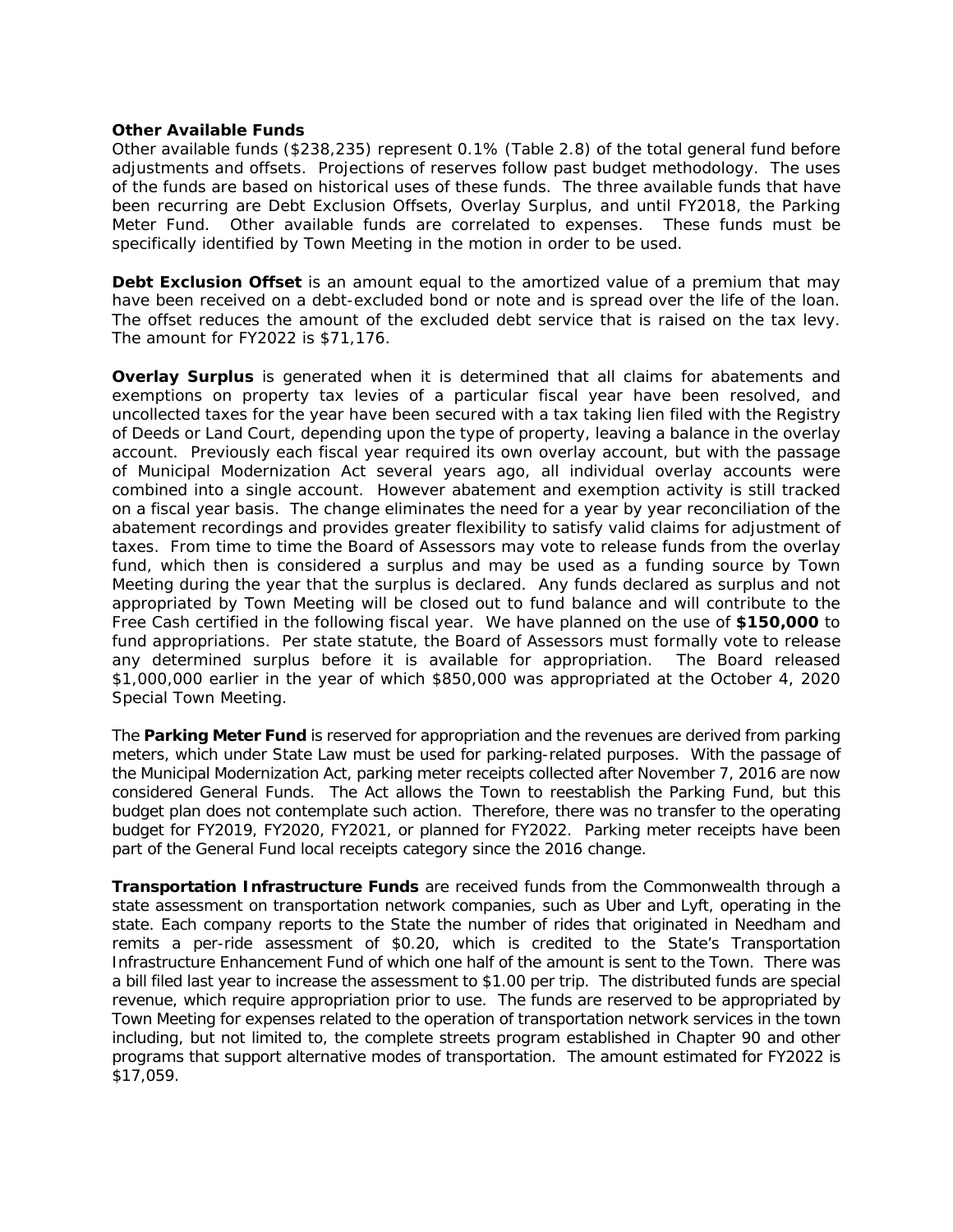Other available funds in prior years have included items such as unexpended balances of prior warrant articles, grants, and general and dedicated reserves. There are no such funds proposed in this budget plan.

## **Free Cash**

Free Cash balance is largely a function of actual revenue collections in excess of estimates and expenditures less than appropriations. Given the nature of Free Cash, it should not be depended upon as an operating revenue source, but rather a supplemental source. We have taken deliberate steps to reduce the level of Free Cash that is used to support ongoing operating expenses, and recommend using it to improve reserves, invest in capital assets, support one-time or short duration programs, or as a temporary funding source for recurring expenses if an increase in recurring revenue is anticipated.

The Free Cash has not yet been certified for FY2021, but preliminary estimates have Free Cash between \$12 and \$17 million. We have assumed **\$12,500,000** for this budget plan. Free Cash above the amount for this budget plan may be one of the primary funding sources, if needed, for COVID-19 expenses projected for FY2022. At the time of publication, the estimated one-time costs related to COVID-19 is appropriately \$4.8 million. The \$12.5 million represents 6% of the total general fund before adjustments and offsets. This is an increase of \$4,637,528 from the amount that was used for the current year. The expected higher Free Cash figure is due to several factors: spending restraints implemented during FY2020 which resulted in a greater percentage budget turnback, using less of the certified Free Cash last year so that a greater amount would be rolled over to this year, and the dissolution of the RTS Enterprise Fund. At the close of FY2020, the RTS enterprise fund assets, including retained earnings were transferred into the General Fund. The Certified Free Cash in FY2020 was \$12,369,898 of which \$7,862,473 was used for FY2020 and FY2021 appropriations and the balance of \$4,507,426 was closed out at the end of the year and should become part of the Free Cash that will be certified by the State this year. The certified Free Cash in FY2019 was \$10,387,871 of which \$10,337,871 was used for FY2019 and FY2020 appropriations and the balance was closed out at the end of the year. The certified Free Cash in FY2018 was \$13,518,622 of which \$13,298,378 was used for FY2018 and FY2019 appropriations and the balance was closed out at the end of the year. The Free Cash certified in FY2017 was \$13,849,687 of which \$11,387,990 was used for appropriations during FY2018. Table 2.7.1 shows how much Free Cash was used for the operating budget, cash capital, other financial warrant articles, reserves, or closed out. Fiscal Year 2021 Proposed Budget<br>
Shave included items such<br>
and dedicated reserves.<br>
and dedicated reserves.<br>
and its included items such<br>
privations. Given the nature<br>
privations. Given the nature<br>
privation is compared

| Uses of Free Cash |  |
|-------------------|--|
| Table 2.7.1       |  |

| Certification<br>Year | <b>Budget</b><br>Year Use | Free Cash  | Operating<br>Statement<br>Maximum | <b>Budget</b> | Capital   | <b>FWA</b> | Reserves  | Returned  |
|-----------------------|---------------------------|------------|-----------------------------------|---------------|-----------|------------|-----------|-----------|
|                       |                           |            |                                   |               |           |            |           |           |
| FY2017                | FY2018                    | 13,849,687 | 2,700,921                         | 2,689,482     | 5,438,467 | 1,145,000  | 2,115,041 | 2,461,697 |
| FY2018                | FY2019                    | 13,518,622 | 2,858,833                         | 2,506,298     | 9.020.289 | 181,000    | 1,590,791 | 220,244   |
| FY2019                | FY2020                    | 10,387,871 | 3.027.431                         | 2,068,301     | 7.418.252 | 684,706    | 166.612   | 50,000    |
| FY2020                | FY2021                    | 12,369,898 | 3.217.536                         | 3,208,040     | 3.939.433 | 715,000    |           | 4,507,426 |
|                       |                           |            |                                   |               |           |            |           |           |

Given that the Town of Needham develops its annual operating and capital budgets in such a way that Free Cash can be counted upon each year, some amount of Free Cash has been used to support operating expenses. We continue to recommend that the amount of Free Cash used to fund the operating budget should not be more than 2% of the budget turn back of the prior completed fiscal year or the actual amount returned, whichever is less. We use the final adjusted operating budget to calculate the two percent figure. We define the final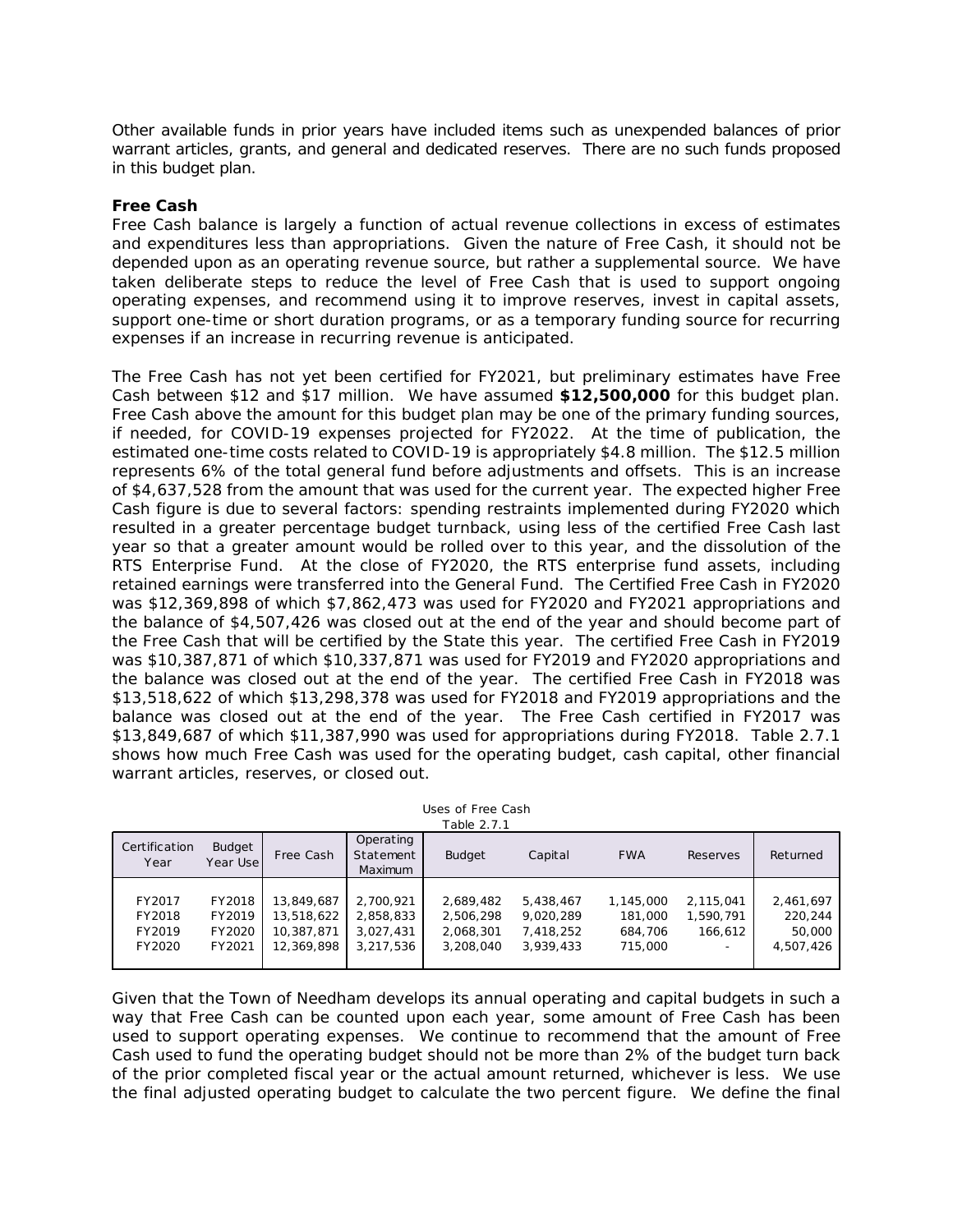adjusted operating budget as the total of the Departmental budgets and Townwide expenses, except for the Reserve Fund. We do not include any transfer from the Reserve Fund line into the Departmental budgets. Any return from the Reserve Fund would not be considered part of the budget return when calculating the lesser of the two calculations: two percent of the final adjusted budget, or actual return, wherever is less. In table 2.7.2, we show what the budget returns have been in the past four years and what the two percent of the final adjusted operating budget would have been.

|                            |               |           |                                        | able 2.7.2            |               |                                   |                                     |                                                                        |
|----------------------------|---------------|-----------|----------------------------------------|-----------------------|---------------|-----------------------------------|-------------------------------------|------------------------------------------------------------------------|
| Fiscal<br>Year<br>Activity | Final Budget  | Returned  | <b>Adjusted Final</b><br><b>Budget</b> | <b>Related Return</b> | <b>Budget</b> | Percent of Reserve Fund<br>Return | Reserve Fund<br><b>Total Return</b> | Two Percent of<br>Return as a % of the Adjusted Final<br><b>Budget</b> |
|                            |               |           |                                        |                       |               |                                   |                                     |                                                                        |
| 2017                       | 144,396,032   | 4.031.697 | 142.941.656                            | 3.287.076             | 2.3%          | 744.621                           | 18.5%                               | 2,858,833                                                              |
| 2018                       | 153, 184, 148 | 4,450,548 | 151,371,548                            | 3,615,609             | 2.4%          | 834,939                           | 18.8%                               | 3,027,431                                                              |
| 2019                       | 162.736.704   | 4.894.717 | 160.876.813                            | 3.342.618             | 2.1%          | 1.552.099                         | 31.7%                               | 3,217,536                                                              |
| 2020                       | 178,260,006   | 7,634,782 | 176.378.506                            | 5.783.282             | 3.3%          | 1.851.500                         | 24.3%                               | 3,527,570                                                              |
|                            |               |           |                                        |                       |               |                                   |                                     |                                                                        |

Operating Budget Returns Table 2.7.2

Two percent of the FY2020 adjusted final budget equals \$3,527,570; the actual FY2020 budget return less the Reserve Fund return was \$5,783,282 which is more than two percent (Table 2.7.2). The budget plan has **\$3,527,570** of the Free Cash being used for operating expenses, the maximum under the allowance. Free Cash is also proposed to be used to fund cash capital and warrant articles, including temporary COVID-19 related expenses that are not covered by Federal or State assistance. The Town has been following the recommended practice of limiting the amount of Free Cash that supports the operating budget by using the funds to pay not only for needed cash capital, but also to put aside funds for future demands that may arise unexpectedly and for various one-time financial warrant articles. Fiscal Year 2021 Proposed Budget<br>
cotal of the Departmental<br>
do not include any transfer<br>
ting the Ieser of the two<br>
ting the Ieser of the two<br>
ting the Ieser of the two<br>
starting Budget Returns<br>
Table 2.7.2<br>
Depreting Bu

#### Revenue as a % of Total General Fund Revenue

| Table 2.8                   |               |               |               |        |                              |  |  |  |
|-----------------------------|---------------|---------------|---------------|--------|------------------------------|--|--|--|
| Description                 | FY2018 Actual | FY2019 Actual | FY2020 Actual |        | FY2021 Recap FY2022 Estimate |  |  |  |
| Property Taxes              | 75.3%         | 75.5%         | 77.6%         | 82.5%  | 82.2%                        |  |  |  |
| State Aid                   | 6.7%          | 6.7%          | 6.8%          | 7.0%   | 6.4%                         |  |  |  |
| Local Receipts              | 8.6%          | 8.8%          | 8.3%          | 5.7%   | 5.2%                         |  |  |  |
| Other Available Funds       | 2.9%          | 1.7%          | 2.0%          | 0.8%   | 0.1%                         |  |  |  |
| Free Cash                   | 6.5%          | 7.2%          | 5.3%          | 4.0%   | 6.0%                         |  |  |  |
| Total General Fund Revenue* | 100.0%        | 100.0%        | 100.0%        | 100.0% | 100.0%                       |  |  |  |

\*May not equal 100% due to rounding

#### ADJUSTMENTS TO GENERAL FUND REVENUE

While most enterprise fund expenses are accounted for in the enterprise fund, certain costs of the department are reflected in the general fund budgets of other Town departments (e.g., treasurer/collector, information technology, personnel, insurance, etc.). These enterpriserelated general fund expenditures are funded with transfers of revenue from the enterprise fund to the general fund. The amount projected for FY2022 is based on the current year and is estimated at **\$1,250,000**.

The preliminary estimate for the sewer fund reimbursement is **\$425,000.** The estimate for the water fund is **\$825,000.** Because indirect costs associated with the two funds are a factor of Town Meeting appropriations, the actual FY2022 transfers may be adjusted accordingly.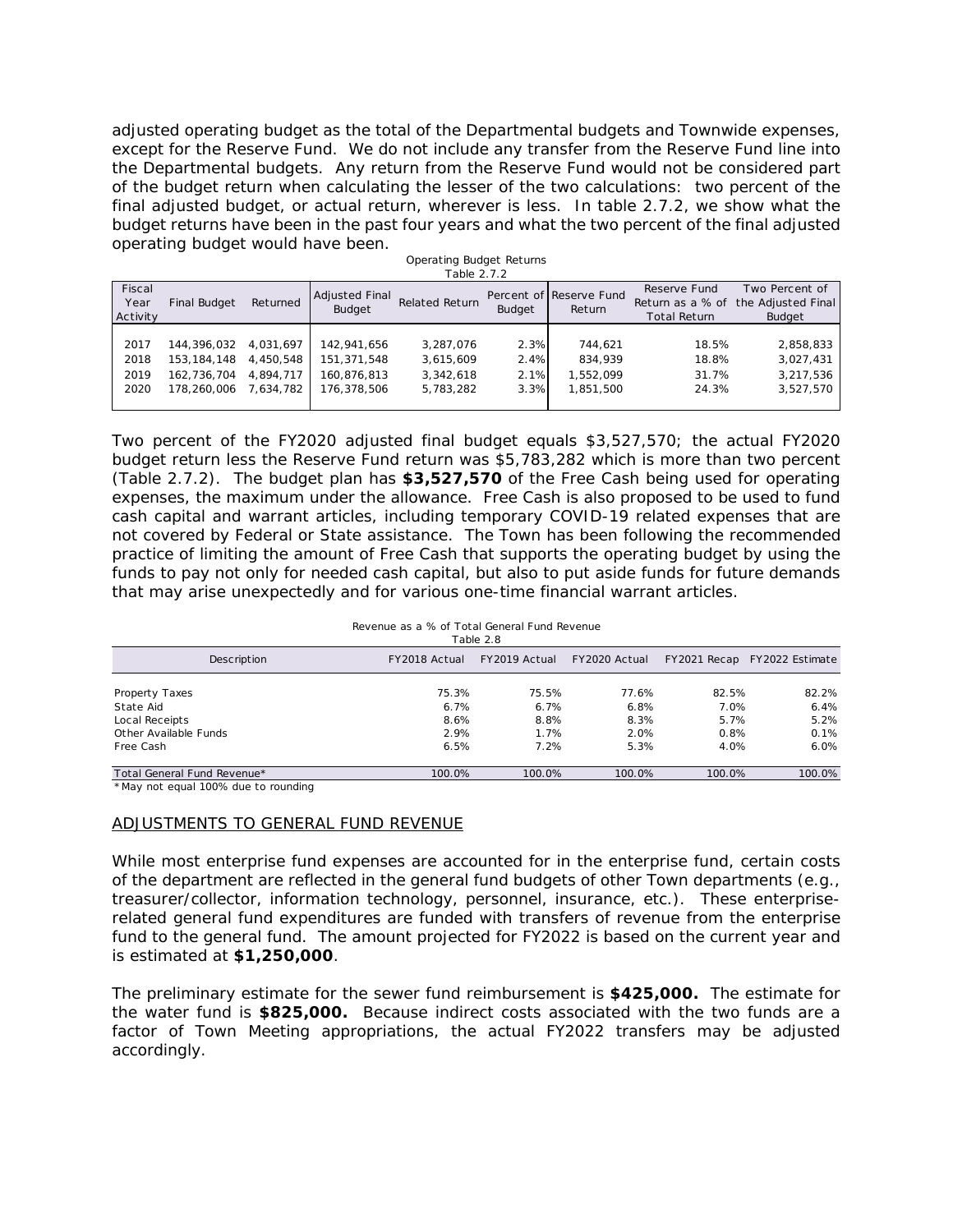|                      |                    |                    | Table 2.9          |               |           |                              |
|----------------------|--------------------|--------------------|--------------------|---------------|-----------|------------------------------|
|                      | <b>Description</b> | FY2018 Actual      | FY2019 Actual      | FY2020 Actual |           | FY2021 Recap FY2022 Estimate |
| Solid Waste<br>Sewer |                    | 322.037<br>428.888 | 265,250<br>471.071 | 472.345       | 465.865   | 425,000                      |
| Water                |                    | 754,489            | 871.743            | 853.155       | 864.193   | 825,000                      |
| Total                |                    | 1.505.414          | 1.608.064          | 1,325,500     | 1,330,058 | 1,250,000                    |

## Enterprise Reimbursements to the General Fund

FY2022 is the 11th operating budget that will include **CPA** supported debt service. The Town Hall financing plan calls for debt service paid by CPA funds to be \$405,041, which is a decrease of \$11,632 from FY2021. This is the third year that debt service related to the Rosemary Recreation Complex and Pool project comes due. The amount payable during FY2022 is \$616,356 which is a decrease of \$391,969 from FY2021. The total transfer for FY2022 is **\$1,021,397,** a decrease of \$403,603, or approximately 28.3%. We reflect \$1,021,397 as another adjustment to General Fund revenue because the CPA debt is included in the general operating budget of the Town. Fiscal Year 2021 Proposed Budget<br>
Enterprise Reimbursements to the<br>
Table 2.9<br>
FY2018 Actual FY2019 Actual F<br>
Table 2.9<br>  $322.037$   $265.250$ <br>  $428.888$   $471.071$ <br>  $754.489$   $871.743$ <br>  $1.505.414$   $1.608.064$ <br>
that will in

### OTHER RESERVES AVAILABLE FOR APPROPRIATION

The available balance in the **Stabilization Fund** as of December 31, 2020 was \$4,408,061. The Stabilization Fund may be appropriated, by a vote of Town Meeting, for any municipal purpose. No assumption about an appropriation from the Stabilization Fund to support the Town's operating budget is made in this projection.

The Town also established an **Athletic Facility Improvement Fund** for the purpose of reserving funds for future extraordinary athletic field and artificial turf replacement and maintenance costs. The balance in the fund as of December 31, 2020 was \$270,031. The budget plan calls for an appropriation of \$30,815 to the Fund, which represents the five year average of use fees collected by Park and Recreation for this purpose.

The Town also established a **Capital Facility Fund** for the purpose of reserving funds for future extraordinary capital facility maintenance costs. The balance in the fund as of December 31, 2020 was \$1,920,617. No appropriation to the Fund is planned for the 2021 Annual Town Meeting but there may be a transfer recommendation to the Fund at a Special Town Meeting.

The Town also established a **Capital Improvement Fund** for the purpose of general fund capital equipment. The balance in the fund as of December 31, 2020 was \$1,096,370. No appropriation to the Fund is planned for the 2021 Annual Town Meeting but there may be a transfer recommendation to the Fund at a Special Town Meeting related to the sale of surplus equipment during 2019 and 2020.

The Town also established a **Debt Service Stabilization Fund** for the purpose of setting aside funds to smooth out the impact of General Fund Debt Service within the levy limit that may exceed the Town's goal that only three percent of General Fund revenues be designated for debt. The balance in the fund as of December 31, 2020 was \$2,152,709. No appropriation to the Fund is planned for the 2021 Annual Town Meeting.

### ENTERPRISE FUNDS

An enterprise fund is used to account for those operations that are financed and operated in a manner similar to a private business. The Department of Revenue states that Enterprise Funds allow a community to demonstrate to the public the portion of total costs of a service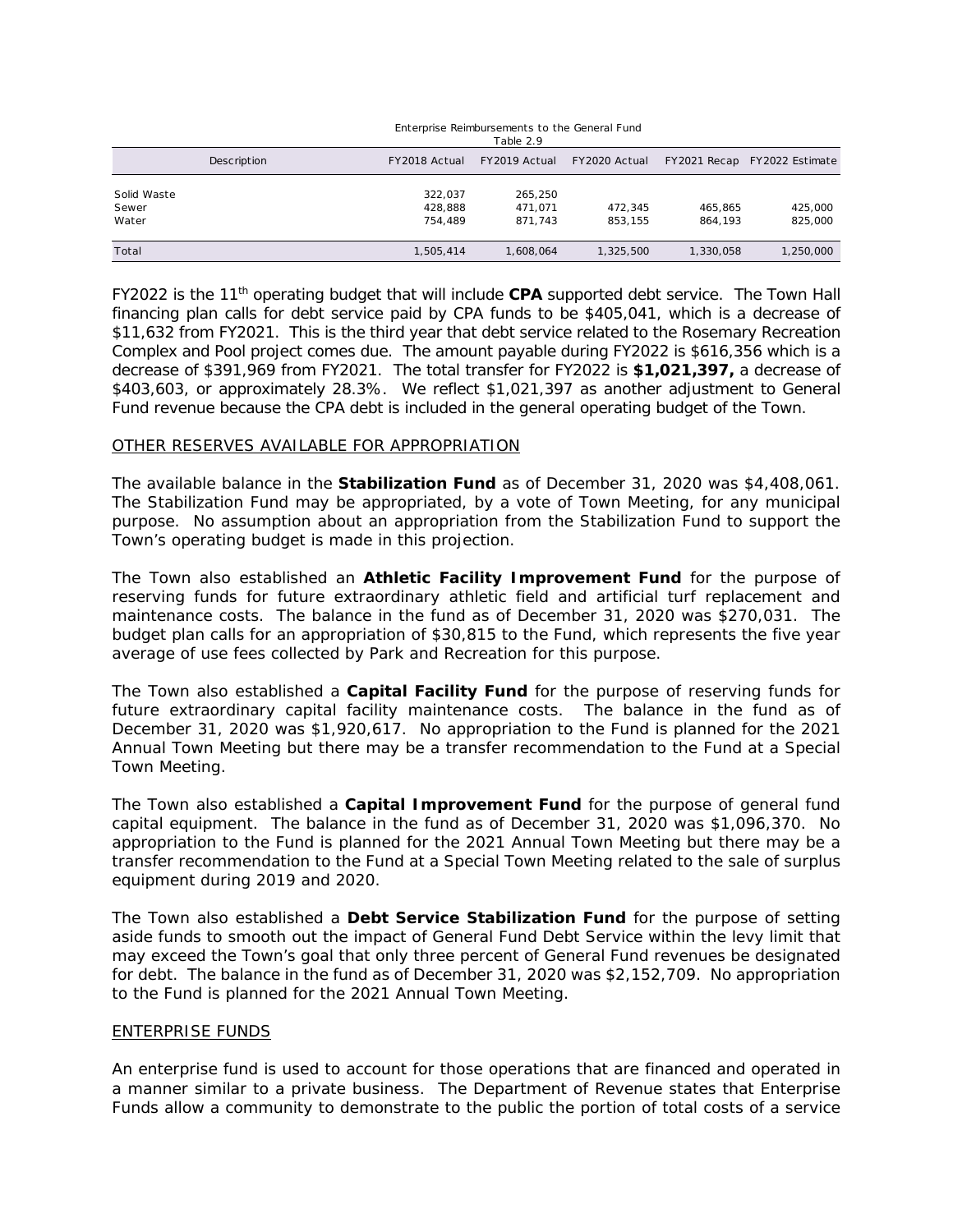that is recovered through user charges and the portion that is subsidized by the tax levy or other available funds, if any. The Town has established an Enterprise Fund for its water operation, sewer operation, and until last year, for the Recycling Center and Transfer Station (solid waste disposal). The enterprise funds are reimbursing the general fund for their related indirect costs (e.g., enterprise employee benefits, property insurance, shared staff, etc.).

|                                                                        |                                     | Enterprise Receipts<br>Table 2.10   |                        |                         |                        |                       |
|------------------------------------------------------------------------|-------------------------------------|-------------------------------------|------------------------|-------------------------|------------------------|-----------------------|
| Description                                                            | FY2018<br>Actual                    | FY2019<br>Actual                    | FY2020<br>Actual       | FY2021<br><b>Budget</b> | FY2022<br>Estimate     | \$ Change             |
| Recycling and Transfer Station<br>Sewer Enterprise<br>Water Enterprise | 1,190,844<br>9,177,665<br>6.798.747 | 1.246.292<br>8,881,252<br>6.741.752 | 9.060.044<br>6.303.298 | 8,388,447<br>6.153.530  | 8,536,815<br>6.024.238 | 148.368<br>(129, 292) |
| Total*                                                                 | 17.167.256                          | 16.869.296                          | 15, 363, 342           | 14,541,977              | 14,561,053             | 19,076                |

\* Receipts before adjustments, reimbursements, and subsidies

The combination of the Sewer and Water Enterprise funds has total receipts at \$14,561,053 for FY2022 compared to \$14,541,977 estimate for FY2021 (Table 2.10). This represents an increase of \$19,076 or approximately 0.13%. However, the MWRA sewer and water assessments have not been received, and therefore the plan level funds the assessments. Any change will be reflected by an adjustment to receipts.

#### Use of Enterprise Reserves and Other One-Time Funds

| Table 2.11                     |           |           |           |               |           |           |  |  |
|--------------------------------|-----------|-----------|-----------|---------------|-----------|-----------|--|--|
| Description                    | FY2018    | FY2019    | FY2020    | FY2021        | FY2022    | \$ Change |  |  |
|                                | Actual    | Actual    | Actual    | <b>Budget</b> | Estimate  |           |  |  |
|                                |           |           |           |               |           |           |  |  |
| Recycling and Transfer Station | 798.040   | 482,753   |           |               |           |           |  |  |
| Sewer Enterprise               | 368,556   | 2,551,111 | 1,631,487 | 1.018.088     | 1,073,860 | 55,772    |  |  |
| Water Enterprise               | 433.074   | 3,532,048 | 291.500   | 43.002        | 1.016.634 | 973,632   |  |  |
|                                |           |           |           |               |           |           |  |  |
| Total                          | 1.599.670 | 6.565.912 | 1.922.987 | 1,061,090     | 2.090.494 | 1,029,404 |  |  |

The budget calls for the use of **\$1,073,860** of retained earnings in Sewer Enterprise for cash capital and **\$ 1,016,634** in Water Enterprise fund retained earnings for capital. The increases are driven by previously planned capital investment which is to be funded by cash, not debt.

### Transfers to the Enterprise Funds

The Town approved a change effective with the FY2012 budget that the expenses associated with the Drains Program that were carried in the DPW General Fund Operating Budget are now part of the **Sewer Enterprise Fund Budget**. The employees who perform a majority of the drains-related work are assigned to either the water or sewer division. There are benefits for the Town to have the water and sewer employees perform the drains-related work rather than hiring additional staff for the sole purpose of drain work. The drains program is considered a general fund expense and not a sewer or water fund expense. The weekly tracking and processing of drains related procurement, accounts payable, and payroll, as well as the budgeting process is easier and more efficient (less cross-fund accounting work) to process the finance-related tasks through one of the enterprise funds, rather than the prior three fund process (general fund, sewer fund, and water fund). The General Fund still pays the drains-related costs, but the appropriation is made from the General Fund to the Sewer Enterprise Fund Budget. The FY2022 budget recommendation is **\$526,368,** a decrease of \$18,330 (-3.4%) from the FY2021 funding of \$544,698. Chart VIII shows the payment made to the Sewer Enterprise Fund since FY2012. Fiscal Year 2021 Proposed Budget<br>
arges and the portion that<br>
in the Town has established<br>
trill last year, for the Record<br>
Fisce funds are reimbursing<br>
ployee benefits, property<br>  $\frac{\text{Fape 210}}{\text{Rctual}}$ <br>  $\frac{\text{FY2018}}{\text{FY$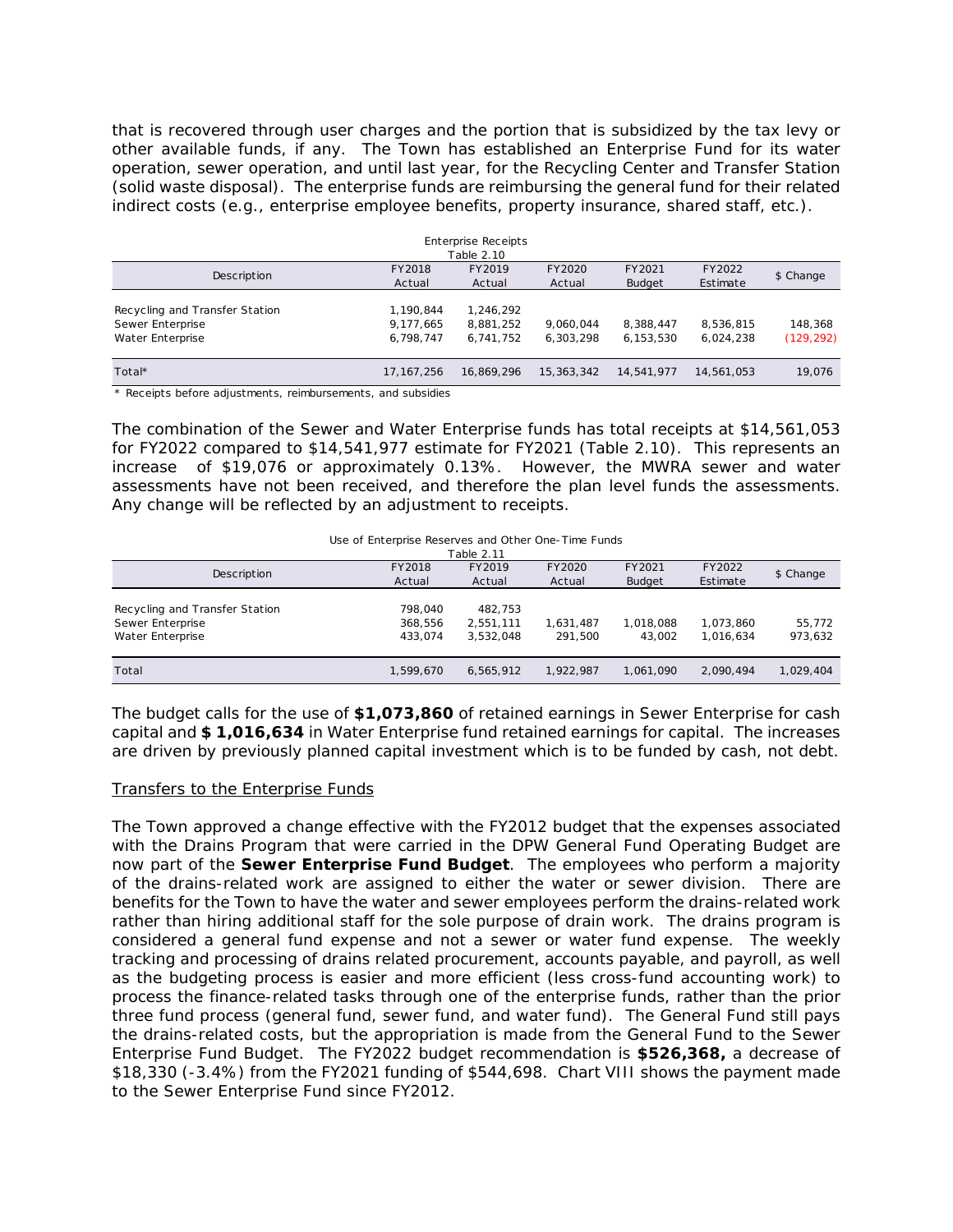| Fiscal<br>Year | Interest  | Fiscal<br>Year | Interest  | Fiscal<br>Year | Interest  |
|----------------|-----------|----------------|-----------|----------------|-----------|
| 2012           | \$469,610 | 2015           | \$463,430 | 2018           | \$491,749 |
| 2013           | \$493,932 | 2016           | \$494,488 | 2019           | \$504,750 |
| 2014           | \$468,936 | 2017           | \$519,846 | 2020           | \$530,467 |

| <b>Chart VIII</b>    |  |  |
|----------------------|--|--|
| Conoral Fund Daymont |  |  |

# ENTERPRISE FUND RETAINED EARNINGS

|                                                         |                                |                                                                           |                | Fiscal Year 2021 Proposed Budget |                |                                                                                                                                                                                                                                                                                                                                                                                                                                                                                                                                                                                                                                                                                                   |         |
|---------------------------------------------------------|--------------------------------|---------------------------------------------------------------------------|----------------|----------------------------------|----------------|---------------------------------------------------------------------------------------------------------------------------------------------------------------------------------------------------------------------------------------------------------------------------------------------------------------------------------------------------------------------------------------------------------------------------------------------------------------------------------------------------------------------------------------------------------------------------------------------------------------------------------------------------------------------------------------------------|---------|
|                                                         |                                |                                                                           |                |                                  |                |                                                                                                                                                                                                                                                                                                                                                                                                                                                                                                                                                                                                                                                                                                   |         |
| <b>Chart VIII</b><br>General Fund Payment               |                                |                                                                           |                |                                  |                |                                                                                                                                                                                                                                                                                                                                                                                                                                                                                                                                                                                                                                                                                                   |         |
|                                                         | Fiscal<br>Year                 | Interest                                                                  | Fiscal<br>Year | Interest                         | Fiscal<br>Year | Interest                                                                                                                                                                                                                                                                                                                                                                                                                                                                                                                                                                                                                                                                                          |         |
|                                                         | 2012                           | \$469,610                                                                 | 2015           | \$463,430                        | 2018           | \$491,749                                                                                                                                                                                                                                                                                                                                                                                                                                                                                                                                                                                                                                                                                         |         |
|                                                         | 2013                           | \$493,932                                                                 | 2016           | \$494,488                        | 2019           | \$504,750                                                                                                                                                                                                                                                                                                                                                                                                                                                                                                                                                                                                                                                                                         |         |
|                                                         | 2014                           | \$468,936                                                                 | 2017           | \$519,846                        | 2020           | \$530,467                                                                                                                                                                                                                                                                                                                                                                                                                                                                                                                                                                                                                                                                                         |         |
|                                                         |                                | The Water Enterprise Fund Budget will not require a General Fund subsidy. |                |                                  |                |                                                                                                                                                                                                                                                                                                                                                                                                                                                                                                                                                                                                                                                                                                   |         |
|                                                         |                                | <b>ENTERPRISE FUND RETAINED EARNINGS</b>                                  |                |                                  |                |                                                                                                                                                                                                                                                                                                                                                                                                                                                                                                                                                                                                                                                                                                   |         |
| purposes only.                                          |                                |                                                                           |                |                                  |                | These sources are not available to support the General Fund and are shown for informational                                                                                                                                                                                                                                                                                                                                                                                                                                                                                                                                                                                                       |         |
|                                                         | the publication of this plan.  |                                                                           |                |                                  |                | Similar to Free Cash, retained earnings are a function of the operations of the prior fiscal year<br>and are generated by revenues collected in excess of estimates and unexpended balances of<br>appropriations, as of June 30 <sup>th</sup> . Once certified by the Massachusetts Department of Revenue,<br>retained earnings are then available for appropriation or reserved to support the enterprise.<br>Retained earnings for FY2021 have not been certified by the Department of Revenue as of<br>Table 2.12 shows the amounts which were certified as retained earnings by the Department<br>of Revenue for the previous four complete fiscal years. The RTS retained earnings that were |         |
|                                                         |                                | that would otherwise be financed by debt.                                 |                |                                  |                | certified last year were closed out to the General Fund with the dissolution of the enterprise<br>fund and will contribute to the higher anticipated Free Cash certification for FY2021. The<br>decline in the Sewer retained earnings was due to a greater use to fund operations expenses<br>in order to not raise rates for FY2021. We anticipate a further decline in Sewer retained<br>earnings. The Town's use of Water retained earnings last year was limited in order to preserve<br>the account balance and to prepare for funding several major capital projects coming for a<br>vote in the next three years that will rely on retained earnings in order the reduce the amount       |         |
| <b>Certified Retained Earnings</b><br><b>Table 2.12</b> |                                |                                                                           |                |                                  |                |                                                                                                                                                                                                                                                                                                                                                                                                                                                                                                                                                                                                                                                                                                   |         |
|                                                         | Fund                           |                                                                           | FY2017         | FY2018                           | FY2019         | FY2020                                                                                                                                                                                                                                                                                                                                                                                                                                                                                                                                                                                                                                                                                            | FY2021  |
|                                                         | Recycling and Transfer Station |                                                                           | 1,135,503      | 490,750                          | 71,727         | 420,749                                                                                                                                                                                                                                                                                                                                                                                                                                                                                                                                                                                                                                                                                           | N.A.    |
| Sewer Enterprise                                        |                                |                                                                           | 3,433,474      | 4,500,960                        | 3,286,421      | 2,097,365                                                                                                                                                                                                                                                                                                                                                                                                                                                                                                                                                                                                                                                                                         | Pending |
| Water Enterprise                                        |                                |                                                                           | 4, 168, 418    | 5,368,805                        | 3,080,815      | 4,134,675                                                                                                                                                                                                                                                                                                                                                                                                                                                                                                                                                                                                                                                                                         | Pending |
|                                                         |                                |                                                                           |                |                                  |                |                                                                                                                                                                                                                                                                                                                                                                                                                                                                                                                                                                                                                                                                                                   |         |
|                                                         |                                | <b>COMMUNITY PRESERVATION FUNDS</b>                                       |                |                                  |                |                                                                                                                                                                                                                                                                                                                                                                                                                                                                                                                                                                                                                                                                                                   |         |
|                                                         |                                |                                                                           |                |                                  |                | Town voters approved a 2% Community Preservation Act surcharge on real estate property<br>tax bills effective July 1, 2005. The 2% surcharge is assessed on the total property tax due,                                                                                                                                                                                                                                                                                                                                                                                                                                                                                                           |         |
|                                                         |                                |                                                                           |                | Section 2 - 20                   |                |                                                                                                                                                                                                                                                                                                                                                                                                                                                                                                                                                                                                                                                                                                   |         |

### COMMUNITY PRESERVATION FUNDS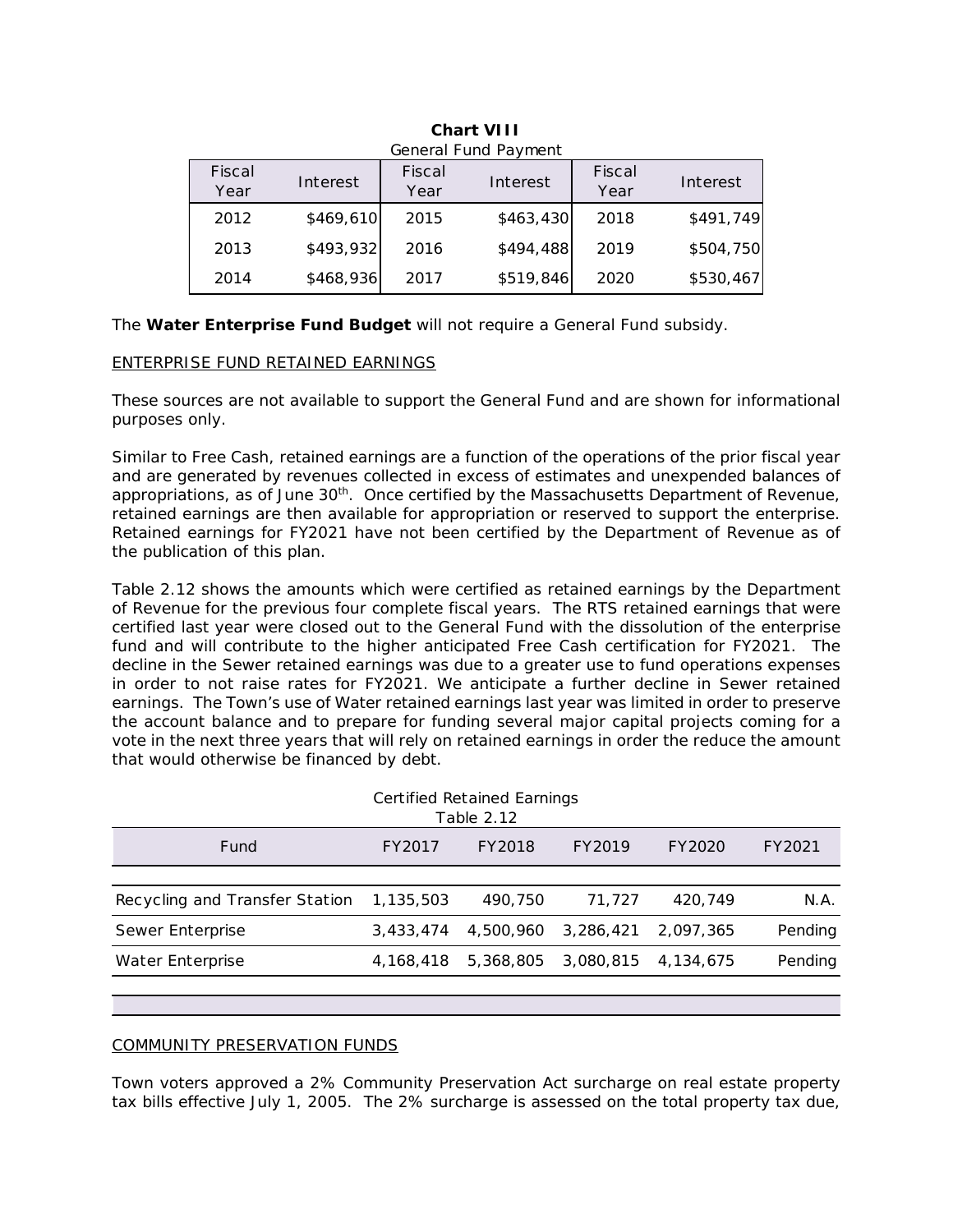adjusted for certain exemptions. The tax on the first \$100,000 of residential valuation is not included in the CPA surcharge, and there are also exemptions for certain low and/or moderate-income taxpayers. Actual CPA revenues collected by the Town in the prior year are eligible for matching funds from the State. The match is equal to a percentage determined annually based on available funds for distribution, not to exceed 100% of the receiving community's actual receipts. The distribution rate that Needham received on its FY2013 CPA surcharge revenue was 52.23%, which decreased to a 31.46% match on its FY2014 surcharge revenue, and then dropped to a 29.67% match on the FY2015 surcharge revenue that was distributed in November 2015. The state match on the FY2016 revenue was 20.6% and dropped to 17.2% on the FY2017 revenue. With a supplemental appropriation to the CPA trust fund by the Legislature for FY2018, the Town received a state match of 18.93% on the FY2018 revenue. The state match on the FY2019 revenue was approximately 14%; the Town received \$248,287 in November 2019. The State provided an additional \$244,092 as a match for the prior year, which combined with the earlier payment totaled \$592,379. The effective state match on the FY2020 revenue was 23.92%. The total received in FY2021 for FY2020 surcharges was \$754,080. The higher amounts receive will require a supplemental appropriation to the Community Housing and Open Space reserves. Fiscal Year 2021 Proposed Budget<br>The tax on the first \$100, and there are also extalled CPA revenues collected<br>the State. The match is stord distribution, not to distribution and the Nate are that Needware that is stord d

We believe the distribution range in FY2022 on the FY2021 revenue will be between 10% and 25% and our revenue estimate is at the low-point. The current estimate based on FY2021 collections that will be received as **state matching funds** in FY2022 is **\$280,939** or 10%. The 2% **CPA surcharge** on FY2022 property tax bills is estimated at **\$2,974,000**. The total estimated receipts for FY2022 are currently at \$3,254,939.

The estimate provides for \$82,000 to be appropriated to the Community Preservation Committee's (CPC) administrative budget and \$358,044 to be credited to both the Community Housing Reserve and Open Space Reserve. The \$358,044 figure is approximately 11% of the new revenue estimate for FY2022. Because the final revenue estimate is usually not known until the actual tax rate has been approved and the bills calculated, the practice has been to appropriate an amount of 11% of the revenue estimate to each of the required reserves to better ensure that the minimum CPA use requirement is satisfied. The FY2022 debt budget includes \$ 405,041 of debt service for the Town Hall project and \$616,356 of debt service for the Rosemary Recreation Complex. The Town Hall project was previously designated as a historic preservation project, and therefore the \$1,021,397 appropriation to the General Fund operating budget will satisfy minimum requirement for spending on Historic Resources. The balance of the CPA revenue estimate of \$1,435,454 would be transferred to the Community Preservation Fund General Reserve for FY2022. The amount that is actually appropriated to each reserve would be adjusted as needed based on the CPC's project funding recommendations and Town Meeting votes on those recommendations.

The certified CPA Free Cash has not been determined yet. After it has been approved, the balance remains available for appropriation until June 30, 2021. The FY2021 CPA General Reserve has a balance of **\$817,977** and the funds remain available for appropriation until June 30, 2021 as well. The CPA Free Cash and General Reserve will close out to the CPA fund balance after the end of the FY2021 and will not become available for use in FY2022 until after the CPA Free Cash is certified for FY2021. The Community Preservation Committee (CPC) has not yet made any funding recommendations for FY2022. The amounts currently held in the three required reserves as of December 31, 2020 are as follows:

| <b>Community Housing Reserve</b> | \$2,459,763 |
|----------------------------------|-------------|
| Historic Resources Reserve       | \$ 15.820   |
| Open Space Reserve               | \$1,441,944 |